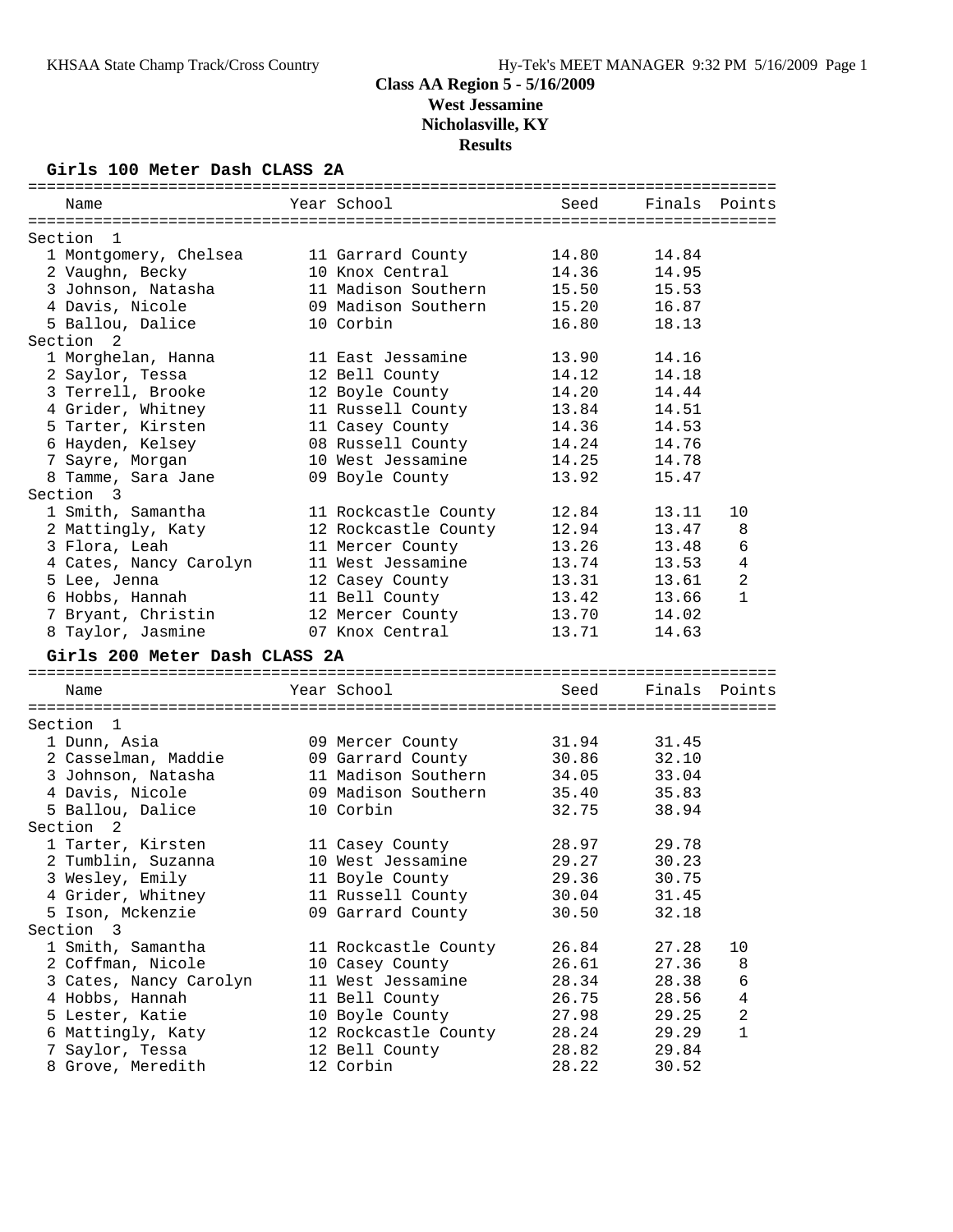#### **Girls 400 Meter Dash CLASS 2A**

| Name                          | Year School          | Seed    | Finals  | Points         |
|-------------------------------|----------------------|---------|---------|----------------|
|                               |                      |         |         |                |
| Section<br>1                  |                      |         |         |                |
| 1 Tyler, Amber                | 12 Mercer County     | 1:14.44 | 1:14.32 |                |
| 2 Poynter, Danielle           | 09 Garrard County    | 1:17.00 | 1:17.49 |                |
| Section 2                     |                      |         |         |                |
| 1 Raimondi, Victoria          | 09 Mercer County     | 1:09.70 | 1:07.78 |                |
| 2 Johnson, Jasamine           | 08 Casey County      | 1:08.49 | 1:08.18 |                |
| 3 Smith, Katlyn               | 11 West Jessamine    | 1:09.10 | 1:09.54 |                |
| 4 Cates, Mariah               | 09 West Jessamine    | 1:09.89 | 1:10.03 |                |
| 5 Rutherford, Brittany        | 12 Bell County       | 1:09.44 | 1:10.71 |                |
| 6 Casselman, Maddie           | 09 Garrard County    | 1:10.78 | 1:12.06 |                |
| 7 York, Emily                 | 07 Russell County    | 1:10.44 | 1:12.11 |                |
| Section<br>3                  |                      |         |         |                |
| 1 Hammond, Sara               | 10 Rockcastle County | 1:00.34 | 1:00.15 | 10             |
| 2 Hunter, Michaela            | 08 Rockcastle County | 59.14   | 1:00.78 | $\,8\,$        |
| 3 Coffman, Nicole             | 10 Casey County      | 1:00.66 | 1:00.94 | 6              |
| 4 Hall, Emily                 | 09 Boyle County      | 1:02.60 | 1:03.35 | 4              |
| 5 Wesley, Emily               | 11 Boyle County      | 1:03.00 | 1:03.83 | 2              |
| 6 Harris, Allyson             | 08 Russell County    | 1:04.76 | 1:07.18 | 1              |
| 7 Vaughn, Becky               | 10 Knox Central      | 1:08.47 | 1:14.76 |                |
| 8 Taylor, Jasmine             | 07 Knox Central      | 1:07.08 | 1:15.05 |                |
|                               |                      |         |         |                |
| Girls 800 Meter Run CLASS 2A  |                      |         |         |                |
| Name                          | Year School          | Seed    | Finals  | Points         |
|                               |                      |         |         |                |
| Section 1                     |                      |         |         |                |
| 1 Evans, Cheyenne             | 11 Boyle County      | 2:23.00 | 2:21.74 | 10             |
| 2 Lee, Jenna                  | 12 Casey County      | 2:27.46 | 2:25.45 | 8              |
| 3 Shearer, Adrianne           | 12 West Jessamine    | 2:25.62 | 2:26.66 | 6              |
| 4 Dollins, Laura              | 11 Rockcastle County | 2:32.00 | 2:33.77 | $\overline{4}$ |
| 5 Wallace, Rachel             | 09 Madison Southern  | 2:43.60 | 2:41.08 | $\overline{a}$ |
| 6 Christensen, Kayla          | 10 Madison Southern  | 2:38.60 | 2:41.21 | $\mathbf 1$    |
| 7 Harris, Allyson             | 08 Russell County    | 2:38.11 | 2:41.97 |                |
| 8 Higginbotham, Julie         | 09 Mercer County     | 2:53.17 | 2:49.38 |                |
| 9 Parris, Laura               | 08 Casey County      | 2:48.01 | 2:49.62 |                |
| 10 Gray, Tori                 | 08 Mercer County     | 2:58.10 | 2:50.58 |                |
| 11 Fox, Ashley                | 11 Corbin            | 2:39.80 | 2:51.74 |                |
| 12 Robbins, Ashley            | 12 Bell County       | 2:43.60 | 2:54.23 |                |
| 13 Marsee, Morgan             | 07 Knox Central      | 2:45.02 | 2:56.93 |                |
| 14 Stryker, Annika            | 10 West Jessamine    | 3:01.49 | 2:57.63 |                |
| 15 Henderson, Rebekah         | 12 East Jessamine    | 3:00.00 | 2:58.87 |                |
| 16 Gibson, Caitlin            | 10 Bell County       | 2:58.70 | 3:07.14 |                |
| 17 Robinson, Hannah           | 12 Corbin            | 2:57.53 | 3:11.20 |                |
| 18 Shelton, Kayla             | 10 Knox Central      | 3:02.01 | 3:13.64 |                |
|                               |                      |         |         |                |
| Girls 1600 Meter Run CLASS 2A |                      |         |         |                |
| Name                          | Year School          | Seed    | Finals  | Points         |
|                               |                      |         |         |                |
| 1 Shearer, Adrianne           | 12 West Jessamine    | 5:33.90 | 5:40.09 | 10             |

| 1 DILCAL CI, AUL LAIMIC |  | LA WEST DESSAMINE    |                 |         | ັ⊥ບ |
|-------------------------|--|----------------------|-----------------|---------|-----|
| 2 Dollins, Laura        |  | 11 Rockcastle County | 5:41.00 5:44.80 |         | - 8 |
| 3 Kerbaugh, Abby        |  | 11 Boyle County      | 5:40.00         | 5:54.77 | - 6 |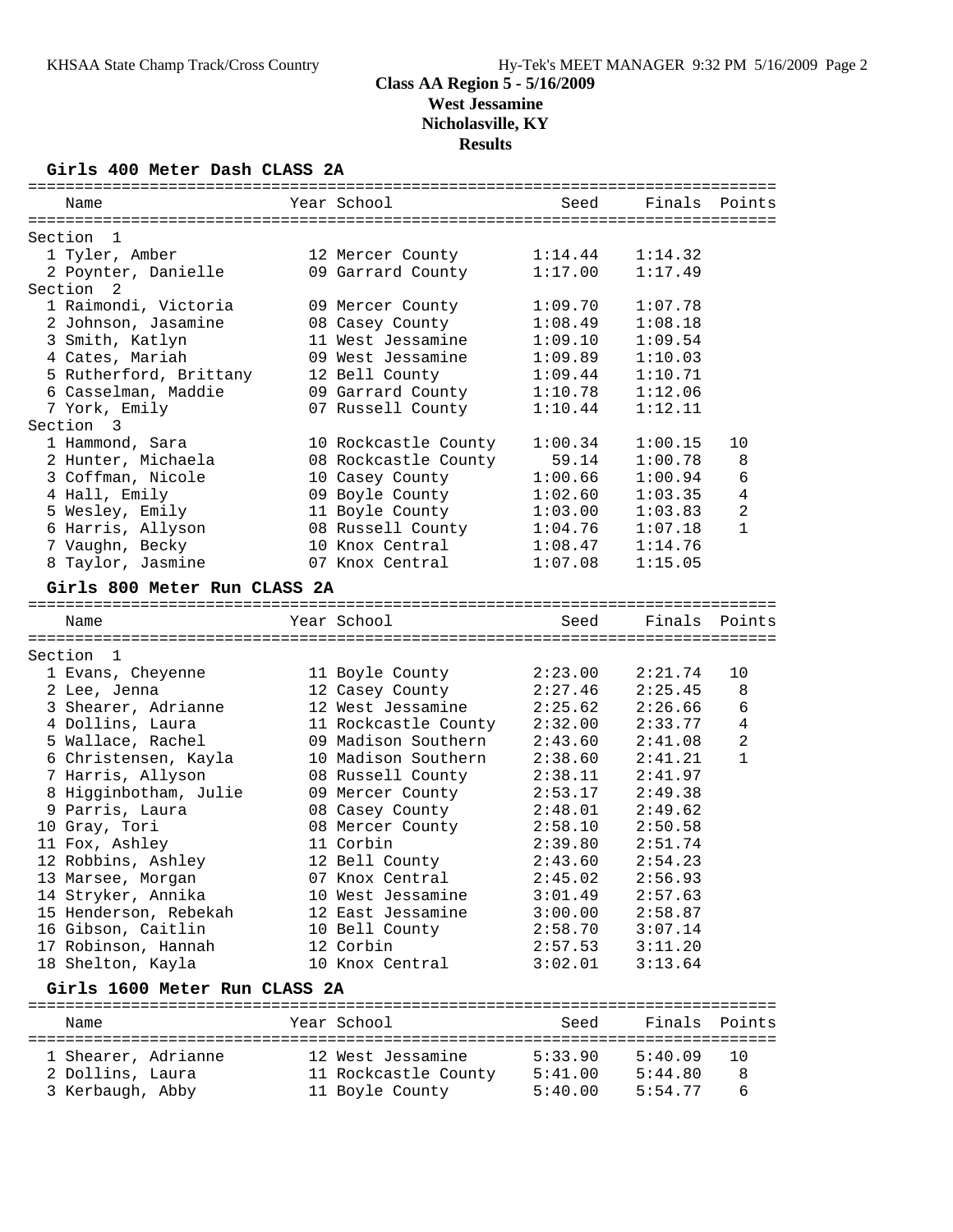#### **....Girls 1600 Meter Run CLASS 2A**

| 4 Wallace, Rachel     | 09 Madison Southern | 5:41.64 | 5:57.10 | $\overline{4}$ |
|-----------------------|---------------------|---------|---------|----------------|
| 5 Keller, Gretchen    | 12 Mercer County    | 6:04.51 | 6:07.57 | $\overline{2}$ |
| 6 Chanda, Samantha    | 10 West Jessamine   | 6:12.98 | 6:13.32 | $\mathbf{1}$   |
| 7 Jennings, Mary      | 12 East Jessamine   | 6:17.00 | 6:23.17 |                |
| 8 Henderson, Rebekah  | 12 East Jessamine   | 6:39.00 | 6:30.05 |                |
| 9 Brooks, Elizabeth   | 11 Mercer County    | 6:30.21 | 6:33.89 |                |
| 10 Christensen, Kayla | 10 Madison Southern | 6:21.30 | 6:40.28 |                |
| 11 Gibson, Caitlin    | 10 Bell County      | 6:21.50 | 6:49.52 |                |
| 12 Smith, Autumn      | 08 Russell County   | 6:15.00 | 6:57.44 |                |
| 13 Owens, Heather     | 08 Russell County   | 6:00.00 | 7:04.25 |                |
| 14 Robinson, Hannah   | 12 Corbin           | 6:56.05 | 7:13.17 |                |

#### **Girls 3200 Meter Run CLASS 2A**

| Name                | Year School          | Seed     | Finals Points |                |
|---------------------|----------------------|----------|---------------|----------------|
| 1 Dollins, Laura    | 11 Rockcastle County | 13:24.93 | 13:06.69      | 10             |
| 2 Keller, Gretchen  | 12 Mercer County     | 13:16.90 | 13:16.58      | 8              |
| 3 Kerbaugh, Abby    | 11 Boyle County      | 13:00.00 | 13:31.09      | 6              |
| 4 Brown, Allison    | 10 West Jessamine    | 13:54.25 | 13:38.95      | 4              |
| 5 Collins, Brittany | 09 Bell County       | 13:39.70 | 13:39.98      | $\overline{2}$ |
| 6 Brooks, Elizabeth | 11 Mercer County     | 14:04.12 | 14:26.37      |                |
| 7 Courtney, Shelby  | 09 East Jessamine    | 15:14.00 | 15:20.38      |                |
| 8 Shelton, Kayla    | 10 Knox Central      | 15:43.00 | 20:12.84      |                |
|                     |                      |          |               |                |

#### **Girls 100 Meter Hurdles CLASS 2A**

| Name               |                                  | Year School                      | Seed          | Finals Points |                |
|--------------------|----------------------------------|----------------------------------|---------------|---------------|----------------|
|                    |                                  |                                  |               |               |                |
|                    | 1 Hendron, Allexis               | 07 Mercer County                 | 19.91         | 18.91         |                |
| 2 Hensley, Kelli   |                                  | 10 Madison Southern              |               | 19.00 19.23   |                |
|                    | 3 Warner, Breanna                | 11 Casey County 20.05 19.88      |               |               |                |
| 4 Raffay, Elena    |                                  | 09 Boyle County                  |               | 19.30 20.61   |                |
|                    | 5 Morghelan, Gabrielle           | 09 East Jessamine 22.28 20.86    |               |               |                |
| 6 Walters, Chandra |                                  | 09 Russell County 20.40 20.91    |               |               |                |
| 7 Padilla, Selena  |                                  | 07 Russell County                | 21.81         | 22.79         |                |
| Section 2          |                                  |                                  |               |               |                |
| 1 McKinney, Sarah  |                                  | 12 Rockcastle County             | 15.94         | 16.12         | 10             |
| 2 Re'my, Tarah     |                                  | 10 Corbin                        | 18.11         | 17.35         | 8              |
| 3 Troyer, Lisa     |                                  | 09 West Jessamine                | 17.88         | 18.14         | $\epsilon$     |
| 4 Settle, Natalie  |                                  | 09 Boyle County                  |               | 17.60 18.18   | $\overline{4}$ |
| 5 Hale, Stephanie  |                                  | 11 East Jessamine 18.44 18.44    |               |               | $\overline{a}$ |
| 6 Allen, Alyssa    |                                  | 07 Rockcastle County 18.94 18.66 |               |               | $\mathbf{1}$   |
|                    | 7 Carmicle, Kaitlyn              | 08 Casey County 18.97 19.07      |               |               |                |
| 8 Crist, Beth      |                                  | 12 West Jessamine                |               | 18.73 19.30   |                |
|                    | Girls 300 Meter Hurdles CLASS 2A |                                  |               |               |                |
|                    |                                  |                                  | ============= |               |                |
| Name               |                                  | Year School                      | Seed          | Finals Points |                |
|                    |                                  |                                  |               |               |                |
| Section 1          |                                  |                                  |               |               |                |
| 1 Crist, Beth      |                                  | 12 West Jessamine                | 56.12 56.00   |               |                |
| 2 Raffay, Elena    |                                  | 09 Boyle County 55.02 56.21      |               |               |                |
| 3 Jones, Robbie    |                                  | 07 Casey County 58.52 1:01.00    |               |               |                |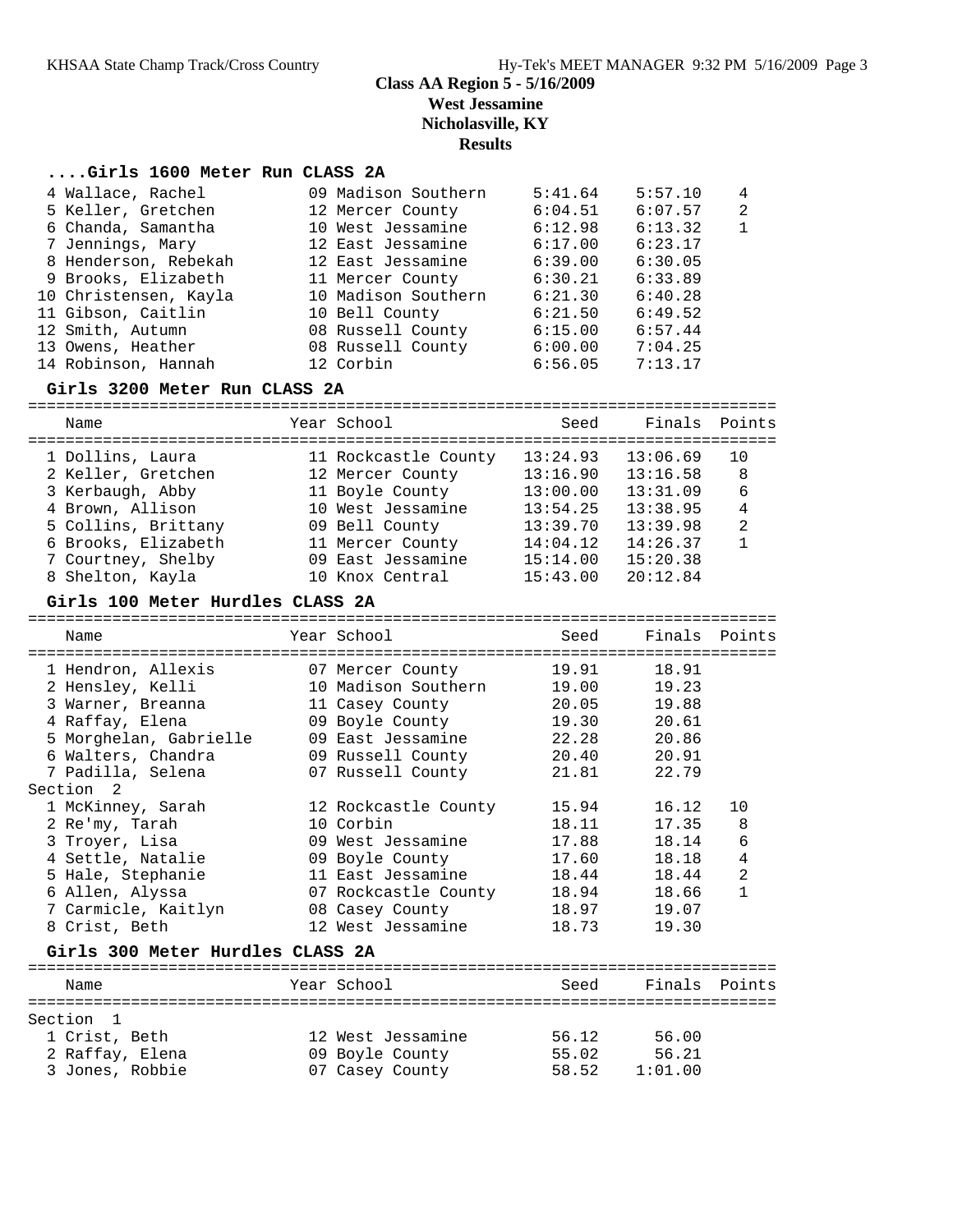## **....Girls 300 Meter Hurdles CLASS 2A**

| 4 Neal, Elizabeth                  | 08 Mercer County     |                           | 1:07.14 | 1:01.33 |                |
|------------------------------------|----------------------|---------------------------|---------|---------|----------------|
| 5 Simpson, Emily                   | 10 West Jessamine    |                           | 1:02.75 | 1:02.49 |                |
| 6 Williams, Katie                  | 10 Russell County    |                           | 57.64   | 1:03.40 |                |
| 7 Morghelan, Gabrielle             | 09 East Jessamine    |                           | 1:05.00 | 1:03.83 |                |
| 8 Walters, Chandra                 | 09 Russell County    |                           | 59.09   | 1:13.50 |                |
| Section<br>2                       |                      |                           |         |         |                |
| 1 Logue, Olivia                    | 10 Mercer County     |                           | 50.71   | 51.02   | 10             |
| 2 Hunter, Michaela                 | 08 Rockcastle County |                           | 49.34   | 51.75   | 8              |
| 3 McKinney, Sarah                  | 12 Rockcastle County |                           | 52.04   | 52.71   | 6              |
| 4 Hale, Stephanie                  | 11 East Jessamine    |                           | 54.10   | 53.67   | 4              |
| 5 Settle, Natalie                  | 09 Boyle County      |                           | 52.29   | 54.23   | $\overline{a}$ |
| 6 Mitchell, Casey                  | 08 Knox Central      |                           | 54.79   | 54.48   | $\mathbf{1}$   |
| 7 Carmicle, Kaitlyn                | 08 Casey County      |                           | 54.56   | 57.03   |                |
| 8 Robinson, Kim                    | 10 Madison Southern  |                           | 50.24   | 1:02.34 |                |
| Section<br>$\overline{\mathbf{3}}$ |                      |                           |         |         |                |
| 4 McNeil, Tyra                     | 07 Knox Central      |                           | 56.78   | 1:01.33 |                |
| Girls 4x100 Meter Relay CLASS 2A   |                      |                           |         |         |                |
| School                             |                      |                           | Seed    | Finals  | Points         |
|                                    |                      |                           |         |         |                |
| Section 1                          |                      |                           |         |         |                |
| 1 Madison Southern                 |                      |                           | 58.20   | 57.18   |                |
| 1) Hensley, Hailey 10              |                      | 2) Wilson, Arial 10       |         |         |                |
| 3) Johnson, Natasha 11             |                      | 4) Hensley, Kelli 10      |         |         |                |
| 5) Robinson, Kim 10                |                      | 6) Wallace, Rachel 09     |         |         |                |
| 2 Garrard County                   |                      |                           | 58.00   | 58.30   |                |
| 1) Allen, Megan 09                 |                      | 2) Casselman, Maddie 09   |         |         |                |
| 3) Ison, Mckenzie 09               |                      | 4) Montgomery, Chelsea 11 |         |         |                |
| 5) Delver, Karley 10               |                      | 6) Gibson, Kayla 10       |         |         |                |
| 7) Stuppy, Jackie 12               | 8)                   |                           |         |         |                |
| 3 Russell County                   |                      |                           | 58.86   | 59.46   |                |
| 1) Walters, Chandra 09             |                      | 2) York, Emily 07         |         |         |                |
| 3) Hudson, Breanna 07              |                      | 4) Hayden, Kelsey 08      |         |         |                |
| 5) Owens, Heather 08               |                      | 6) Sayer, Tara 09         |         |         |                |
| 7) Fletcher, Kisha 11              |                      | 8) Back, MaKenzie 07      |         |         |                |
| 4 Corbin                           |                      |                           | 1:08.85 | 1:08.69 |                |
| 1) Ballou, Dalice 10               |                      | 2) King, Jamie 10         |         |         |                |
| 3) Fothergill, Kim 10              |                      | 4) Osborne, Torri 10      |         |         |                |
| 5) Williamson, Katie 12            |                      | 6) Philpot, Brittany 10   |         |         |                |
| 7) Fothergill, Kristin 08          |                      | 8) Robinson, Hannah 12    |         |         |                |
| Section 2                          |                      |                           |         |         |                |
| 1 Casey County                     |                      |                           | 53.05   | 53.27   | 10             |
| 1) Tarter, Kirsten 11              |                      | 2) Coffman, Nicole 10     |         |         |                |
| 3) Lee, Jenna 12                   |                      | 4) Johnson, Jasamine 08   |         |         |                |
| 5) Carmicle, Kaitlyn 08            |                      | 6) Parris, Laura 08       |         |         |                |
| 2 Mercer County                    |                      |                           | 54.21   | 53.99   | 8              |
| 1) Bryant, Christin 12             |                      | 2) Campbell, Caitlin 12   |         |         |                |
| 3) Flach, Taylor 11                |                      | 4) Flora, Leah 11         |         |         |                |
| 5) Raimondi, Victoria 09           |                      | 6) Dunn, Asia 09          |         |         |                |
| 7) Logue, Olivia 10                |                      | 8) Hendron, Allexis 07    |         |         |                |
| 3 West Jessamine                   |                      |                           | 54.44   | 54.24   | 6              |
| 1) Cates, Nancy Carolyn 11         |                      | 2) Tumblin, Holly 10      |         |         |                |
| 3) Dickens, Emily 11               |                      | 4) Davis, Hannah 11       |         |         |                |
|                                    |                      |                           |         |         |                |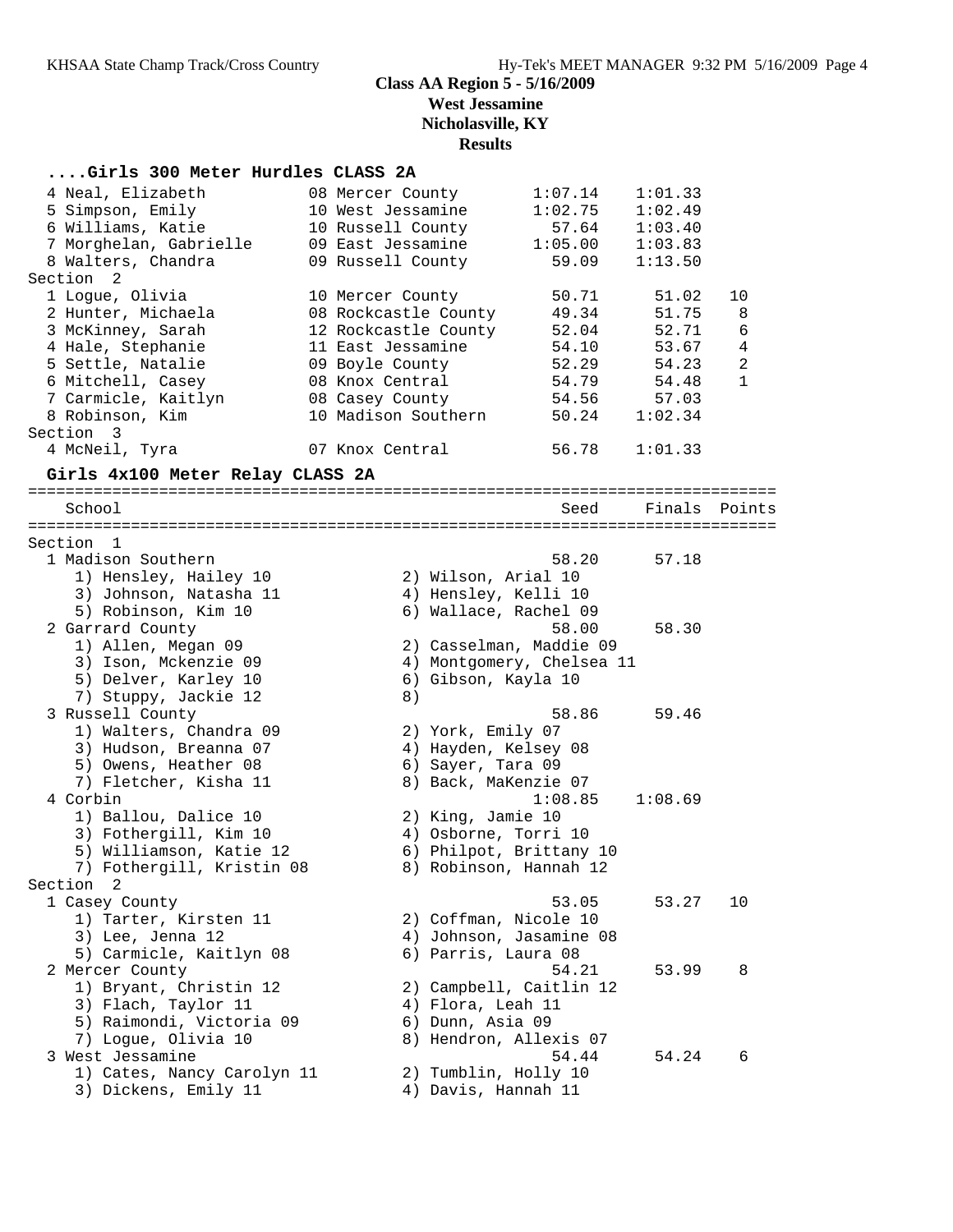## **....Girls 4x100 Meter Relay CLASS 2A**

| 5) Goh, Geraldine 12<br>7) Lintemuth, Elle 11   | 6) Sayre, Morgan 10<br>8) Tumblin, Suzanna 10 |         |        |
|-------------------------------------------------|-----------------------------------------------|---------|--------|
| 4 Rockcastle County                             | 54.30                                         | 54.57   | 4      |
| 1) Albright, Jessica 10                         | 2) Mattingly, Katy 12                         |         |        |
| 3) McKinney, Sarah 12                           | 4) Cromer, Bryonna 08                         |         |        |
| 5) Bullock, Kelsey 07                           | 6) Hammond, Sara 10                           |         |        |
| 7) Smith, Samantha 11                           | 8) Allen, Alyssa 07                           |         |        |
| 5 Boyle County                                  | 55.10                                         | 55.89   | 2      |
| 1) Hall, Lindsey 11                             | 2) Tamme, Sara Jane 09                        |         |        |
| 3) Terrell, Brooke 12                           | 4) Lester, Katie 10                           |         |        |
| 5) Sutton, Megan 10                             | 6) Fredrick, Edie 11                          |         |        |
| 7) Raffay, Elena 09                             | 8) Hall, Emily 09                             |         |        |
| 6 Knox Central                                  | 56.62                                         | 56.21   | 1      |
| 1) Gregory, Shakira 09                          | 2) McNeil, Tyra 07                            |         |        |
| 3) Mitchell, Casey 08                           | 4) Miller, Heather 10                         |         |        |
| 5) Messer, Chastity 11                          | 6) Taylor, Jasmine 07                         |         |        |
| 7) Vaughn, Becky 10                             | 8) Combs, Katie 07                            |         |        |
| 7 East Jessamine                                | 57.80                                         | 57.04   |        |
| 1) Hale, Stephanie 11                           | 2) Wilson, Cheyenne 10                        |         |        |
| 3) Thompson, Natalie 09                         | 4) Morghelan, Hanna 11                        |         |        |
| 8 Bell County                                   | 57.98                                         | 57.27   |        |
| 1) Henderson, Alyssa 10                         | 2) Jackson, Katie 10                          |         |        |
| 3) Saylor, Madison 12                           | 4) Rutherford, Brittany 12                    |         |        |
| 5) Saylor, Tessa 12                             | 6) Helton, Tiffany 10                         |         |        |
| 7) Hobbs, Hannah 11                             | 8) Howard, Whitney 10                         |         |        |
| Girls 4x200 Meter Relay CLASS 2A                |                                               |         |        |
|                                                 |                                               |         |        |
| School                                          | Seed                                          | Finals  | Points |
|                                                 |                                               |         |        |
| Section 1                                       |                                               |         |        |
| 1 Madison Southern                              | 2:01.30                                       | 1:59.75 |        |
| 1) Hensley, Hailey 10                           | 2) Johnson, Natasha 11                        |         |        |
| 3) Hensley, Kelli 10                            | 4) Robinson, Kim 10                           |         |        |
| 5) Wilson, Arial 10                             | 6) Wallace, Rachel 09                         |         |        |
| 2 East Jessamine                                | 2:03.00                                       | 2:00.88 |        |
| 1) Hale, Stephanie 11                           | 2) Wilson, Cheyenne 10                        |         |        |
| 3) Thompson, Natalie 09                         | 4) Morghelan, Hanna 11                        |         |        |
| 3 Knox Central                                  | 2:05.01                                       | 2:05.52 |        |
| 1) Jones, Elizabeth 10                          | 2) Messer, Chastity 11                        |         |        |
| 3) Miller, Heather 10                           | 4) Achenjang, Stella 10                       |         |        |
| 5) Sheckles, India 11                           | 6) Vaughn, Becky 10                           |         |        |
| 7) Combs, Katie 07                              | 8) Nipper, Brittany 09                        |         |        |
| Section 2                                       |                                               |         |        |
| 1 Mercer County                                 | 1:53.08                                       | 1:51.99 | 10     |
| 1) Logue, Olivia 10                             | 2) Campbell, Caitlin 12                       |         |        |
| 3) Flach, Taylor 11                             | 4) Flora, Leah 11                             |         |        |
| 5) Raimondi, Victoria 09                        | 6) Bryant, Christin 12                        |         |        |
| 7) Dunn, Asia 09                                | 8) Hendron, Allexis 07                        |         |        |
| 2 West Jessamine                                | 1:56.40                                       | 1:53.88 | 8      |
| 1) Cates, Nancy Carolyn 11                      | 2) Tumblin, Holly 10                          |         |        |
| 3) Tumblin, Suzanna 10                          | 4) Sayre, Morgan 10                           |         |        |
| 5) Dickens, Emily 11<br>7) Shearer, Adrianne 12 | 6) Lintemuth, Elle 11<br>8) Cates, Mariah 09  |         |        |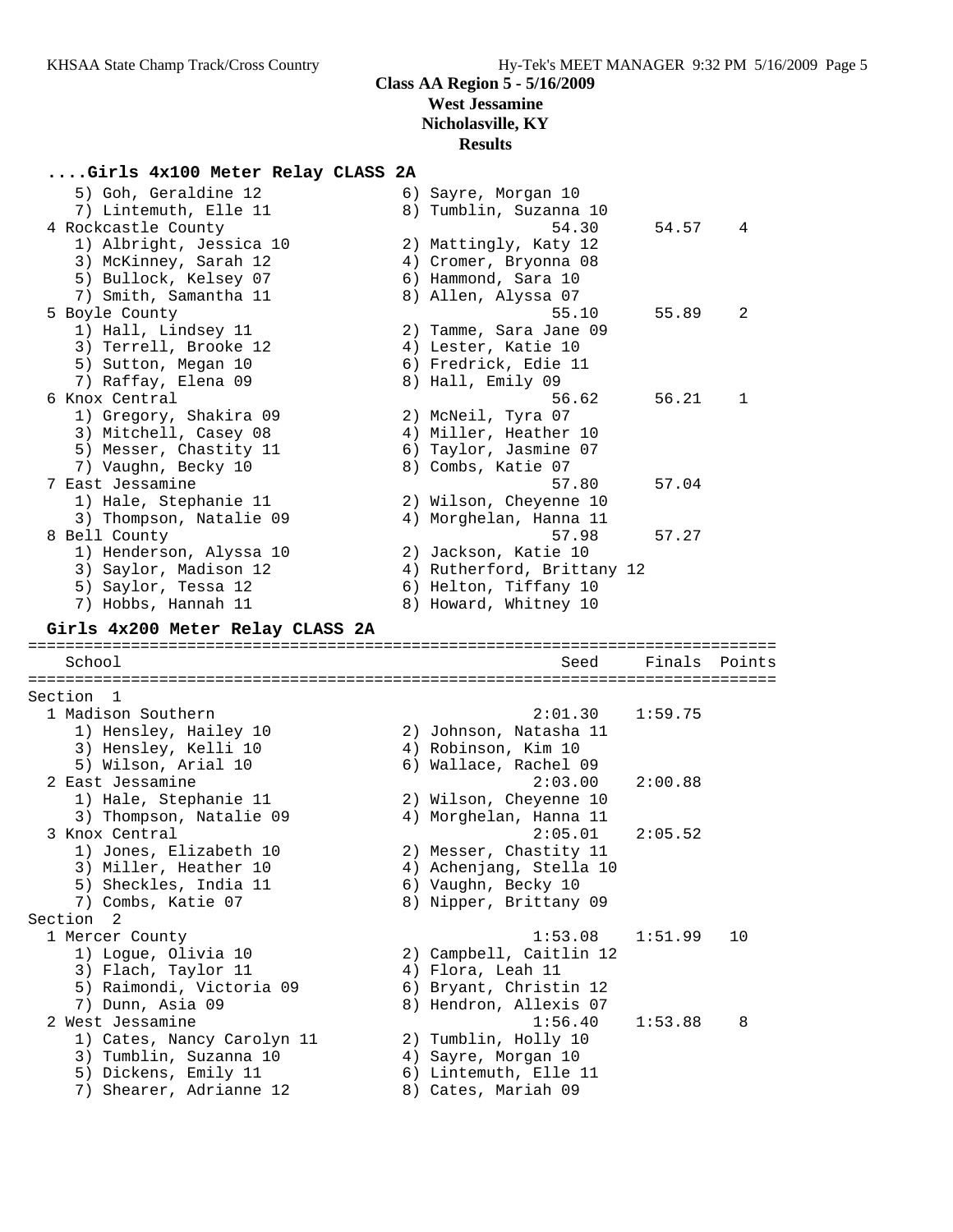#### **Results**

#### **....Girls 4x200 Meter Relay CLASS 2A**

| 3 Rockcastle County              |    | 1:54.20                    | 1:54.01 | 6      |
|----------------------------------|----|----------------------------|---------|--------|
| 1) Albright, Jessica 10          |    | 2) Mattingly, Katy 12      |         |        |
| 3) McKinney, Sarah 12            |    | 4) Hammond, Sara 10        |         |        |
| 5) Cromer, Bryonna 08            |    | 6) Dollins, Laura 11       |         |        |
| 7) Bullock, Kelsey 07            |    | 8) Smith, Samantha 11      |         |        |
| 4 Casey County                   |    | 1:56.67                    | 1:55.79 | 4      |
| 1) Tarter, Kirsten 11            |    |                            |         |        |
|                                  |    | 2) Parris, Laura 08        |         |        |
| 3) Johnson, Jasamine 08          |    | 4) Hogue, BJ 10            |         |        |
| 5) Carmicle, Kaitlyn 08          |    | 6) Buis, Aubrey 07         |         |        |
| 5 Boyle County                   |    | 1:54.00                    | 1:56.04 | 2      |
| 1) Hall, Lindsey 11              |    | 2) Fredrick, Edie 11       |         |        |
| 3) Terrell, Brooke 12            |    | 4) Lester, Katie 10        |         |        |
| 5) Hall, Emily 09                |    | 6) Tamme, Sara Jane 09     |         |        |
| 7) Raffay, Elena 09              |    | 8) Wesley, Emily 11        |         |        |
| 6 Bell County                    |    | 1:58.44                    | 1:57.90 | 1      |
| 1) Hobbs, Hannah 11              |    | 2) Saylor, Tessa 12        |         |        |
| 3) Howard, Whitney 10            |    | 4) Rutherford, Brittany 12 |         |        |
| 5) Jackson, Katie 10             |    | 6) Henderson, Alyssa 10    |         |        |
| 7) Helton, Tiffany 10            |    | 8) Collins, Brittany 09    |         |        |
| 7 Corbin                         |    | 1:58.10                    | 2:02.10 |        |
| 1) Fothergill, Kristin 08        |    | 2) Grove, Meredith 12      |         |        |
| 3) Miller, Jessica 10            |    |                            |         |        |
|                                  |    | 4) Fox, Ashley 11          |         |        |
| 5) Robinson, Hannah 12           |    | 6) King, Jamie 10          |         |        |
| 7) Ballou, Dalice 10             | 8) |                            |         |        |
| 8 Russell County                 |    | 2:00.90                    | 2:03.30 |        |
| 1) Hayden, Kelsey 08             |    | 2) Hudson, Breanna 07      |         |        |
| 3) Harris, Allyson 08            |    | 4) Grider, Whitney 11      |         |        |
| 5) Sayer, Tara 09                |    | 6) York, Emily 07          |         |        |
| 7) Williams, Katie 10            |    | 8) Fletcher, Kisha 11      |         |        |
| Girls 4x400 Meter Relay CLASS 2A |    |                            |         |        |
|                                  |    |                            |         |        |
| School                           |    | Seed                       | Finals  | Points |
|                                  |    |                            |         |        |
| Section 1                        |    |                            |         |        |
| 1 Russell County                 |    | 4:49.92                    | 5:04.66 |        |
| 1) Williams, Katie 10            |    | 2) Owens, Heather 08       |         |        |
| 3) York, Emily 07                |    | 4) Harris, Allyson 08      |         |        |
| 5) Hayden, Kelsey 08             |    | 6) Fletcher, Kisha 11      |         |        |
| 7) Ciccarelli, Heidi 12          |    | 8) Back, MaKenzie 07       |         |        |
| 2 East Jessamine                 |    | 5:15.00                    | 5:27.78 |        |
|                                  |    |                            |         |        |
| 1) Morghelan, Gabrielle 09       |    | 2) Jennings, Mary 12       |         |        |
| 3) Thompson, Natalie 09          |    | 4) Wilson, Cheyenne 10     |         |        |
| Section 2                        |    |                            |         |        |
| 1 Boyle County                   |    | 4:15.00                    | 4:17.55 | 10     |
| 1) Lester, Katie 10              |    | 2) Wesley, Emily 11        |         |        |
| 3) Hall, Emily 09                |    | 4) Evans, Cheyenne 11      |         |        |
| 5) Raffay, Elena 09              |    | 6) Settle, Natalie 09      |         |        |
| 7) Kerbaugh, Abby 11             |    | 8) Terrell, Brooke 12      |         |        |
| 2 Casey County                   |    | 4:21.54                    | 4:23.62 | 8      |
| 1) Coffman, Nicole 10            |    | 2) Lee, Jenna 12           |         |        |
| 3) Parris, Laura 08              |    | 4) Johnson, Jasamine 08    |         |        |
| 5) Carmicle, Kaitlyn 08          |    | 6) Buis, Aubrey 07         |         |        |
|                                  |    |                            |         |        |

7) Hogue, BJ 10 8)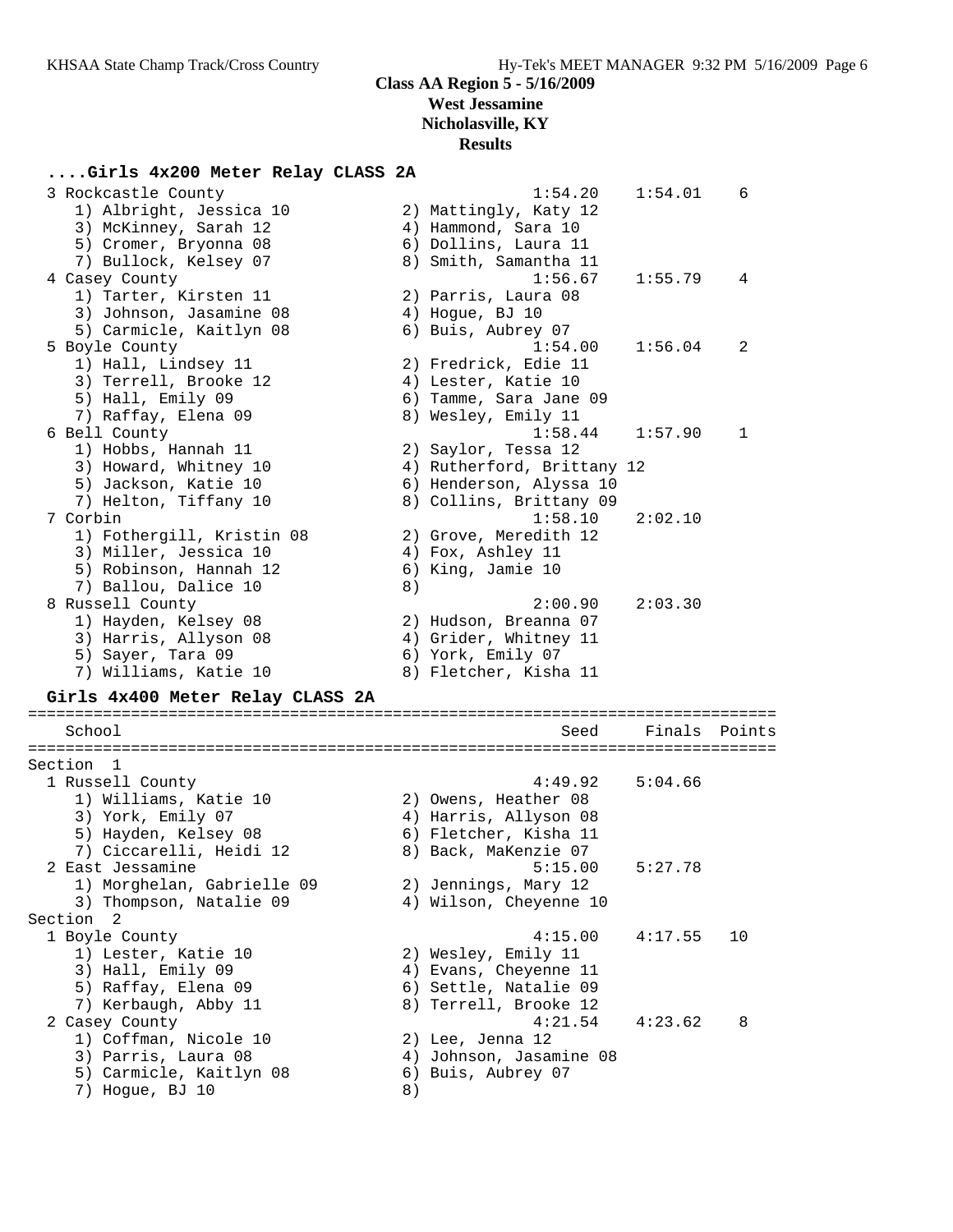## **....Girls 4x400 Meter Relay CLASS 2A**

| 3 Mercer County                  |    | 4:39.70                    | 4:29.72  | 6      |
|----------------------------------|----|----------------------------|----------|--------|
| 1) Flach, Taylor 11              |    | 2) Campbell, Caitlin 12    |          |        |
| 3) Flora, Leah 11                |    | 4) Logue, Olivia 10        |          |        |
| 5) Neal, Elizabeth 08            |    | 6) Keller, Gretchen 12     |          |        |
| 7) Raimondi, Victoria 09         |    | 8) Crowell, Jessica 11     |          |        |
| 4 West Jessamine                 |    | 4:30.62                    | 4:32.44  | 4      |
| 1) Crist, Shelly 11              |    | 2) Shearer, Adrianne 12    |          |        |
| 3) Smith, Katlyn 11              |    | 4) Lintemuth, Elle 11      |          |        |
| 5) Tumblin, Holly 10             |    | 6) Tumblin, Suzanna 10     |          |        |
| 7) Cates, Mariah 09              |    | 8) Cates, Nancy Carolyn 11 |          |        |
| 5 Rockcastle County              |    | 4:30.80                    | 4:39.85  | 2      |
| 1) Albright, Jessica 10          |    |                            |          |        |
|                                  |    | 2) Cromer, Bryonna 08      |          |        |
| 3) Dollins, Laura 11             |    | 4) Gastineau, Lacey 07     |          |        |
| 5) Hammond, Sara 10              |    | 6) Hunter, Michaela 08     |          |        |
| 7) McKinney, Sarah 12            |    | 8) Mattingly, Katy 12      |          |        |
| 6 Knox Central                   |    | 4:37.02                    | 4:43.84  | 1      |
| 1) Earls, Lindsay 12             |    | 2) Marsee, Morgan 07       |          |        |
| 3) Mitchell, Casey 08            |    | 4) Vaughn, Becky 10        |          |        |
| 5) Merida, Amanda 11             |    | 6) Messer, Chastity 11     |          |        |
| 7) Taylor, Jasmine 07            |    | 8) Jones, Elizabeth 10     |          |        |
| 7 Corbin                         |    | 4:45.48                    | 4:53.53  |        |
| 1) Fothergill, Kristin 08        |    | 2) Miller, Jessica 10      |          |        |
| 3) Fox, Ashley 11                |    | 4) Re'my, Tarah 10         |          |        |
| 5) King, Jamie 10                |    | 6) Fothergill, Kim 10      |          |        |
| 7) Ballou, Dalice 10             |    | 8) Osborne, Torri 10       |          |        |
| 8 Bell County                    |    | 4:47.00                    | 5:07.90  |        |
| 1) Rutherford, Brittany 12       |    | 2) Collins, Brittany 09    |          |        |
| 3) Henderson, Alyssa 10          |    | 4) Jackson, Katie 10       |          |        |
| 5) Hobbs, Hannah 11              |    | 6) Robbins, Ashley 12      |          |        |
| 7) Saylor, Tessa 12              |    | 8) Howard, Whitney 10      |          |        |
|                                  |    |                            |          |        |
| Girls 4x800 Meter Relay CLASS 2A |    |                            |          |        |
|                                  |    |                            |          |        |
| School                           |    | Seed                       | Finals   | Points |
| ============                     |    |                            |          |        |
| Section 1                        |    |                            |          |        |
| 1 Boyle County                   |    | 10:22.00                   | 10:39.61 | 10     |
| 1) Kerbaugh, Abby 11             |    | 2) Wesley, Emily 11        |          |        |
| 3) Hall, Emily 09                |    | 4) Evans, Cheyenne 11      |          |        |
| 5) Settle, Natalie 09            |    | 6) Lester, Katie 10        |          |        |
| 7) Sinclair-Hutchins, Lena 08    | 8) |                            |          |        |
| 2 West Jessamine                 |    | 10:55.86                   | 10:47.67 | 8      |
| 1) Crist, Shelly 11              |    | 2) Crist, Beth 12          |          |        |
| 3) Lintemuth, Elle 11            |    | 4) Shearer, Adrianne 12    |          |        |
| 5) Smith, Katlyn 11              |    | 6) Chanda, Samantha 10     |          |        |
| 7) Brown, Allison 10             |    | 8) Cates, Mariah 09        |          |        |
| 3 Mercer County                  |    | 11:41.50                   | 11:19.46 | 6      |
| 1) Keller, Gretchen 12           |    | 2) Gray, Tori 08           |          |        |
| 3) Brooks, Elizabeth 11          |    | 4) Crowell, Jessica 11     |          |        |
|                                  |    |                            |          |        |
| 5) Higginbotham, Julie 09        |    | 6) Neal, Elizabeth 08      |          |        |
| 7) Tyler, Amber 12               |    | 8) Lowe, Tayler 09         |          |        |
| 4 Casey County                   |    | 11:49.35                   | 11:20.23 | 4      |
| 1) Warner, Breanna 11            |    | 2) Carmicle, Kaitlyn 08    |          |        |
| 3) Buis, Aubrey 07               |    | 4) Jones, Robbie 07        |          |        |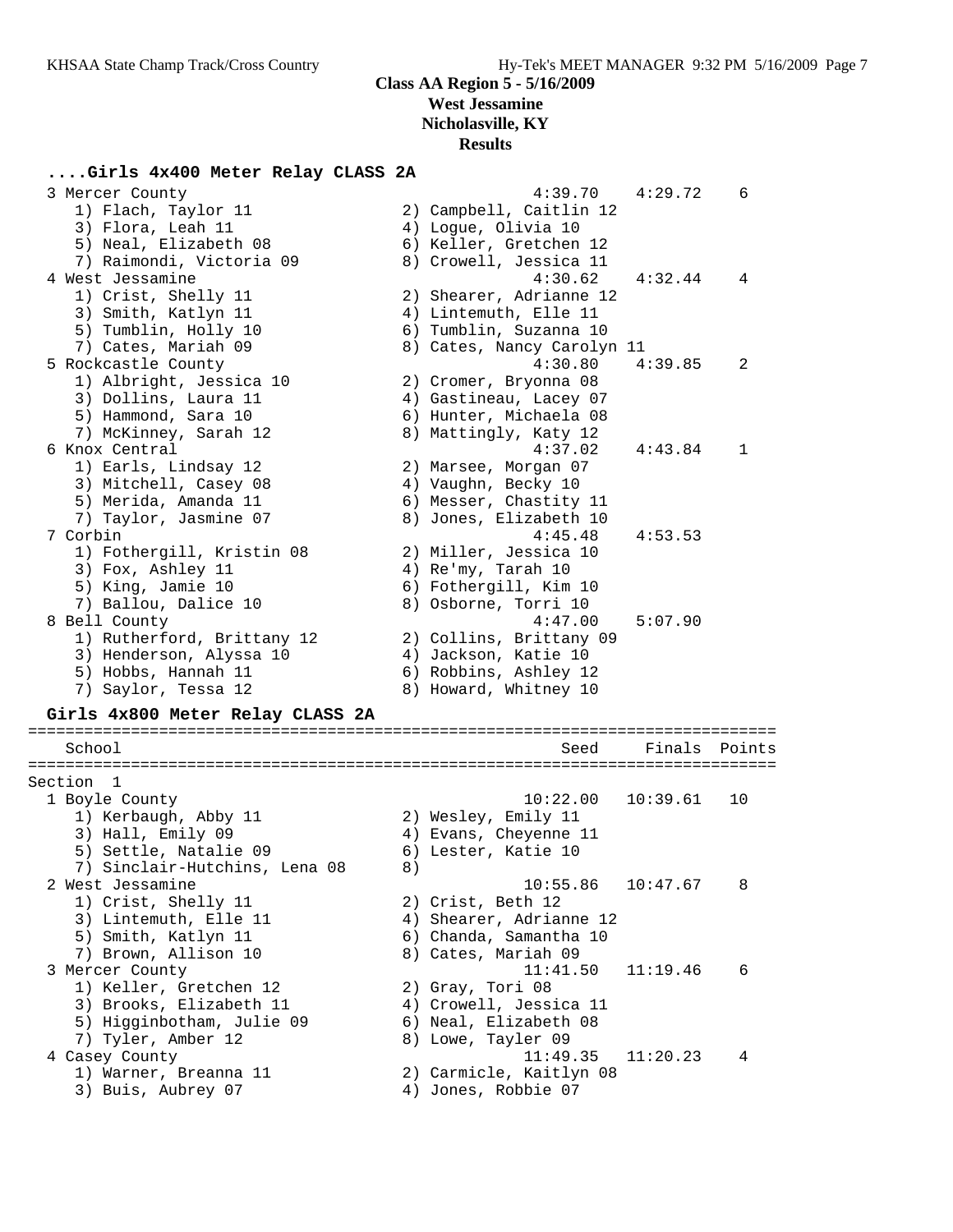#### **....Girls 4x800 Meter Relay CLASS 2A**

| 5) Parris, Laura 08     | 6) Justice, Marcella 07                 |
|-------------------------|-----------------------------------------|
| 7) Hatter, Brenna 07    | 8)                                      |
| 5 Bell County           | $11:19.41$ $11:22.72$<br>$\overline{2}$ |
| 1) Brown, Kelly 07      | 2) Collins, Brittany 09                 |
| 3) Gibson, Caitlin 10   | 4) Robbins, Ashley 12                   |
| 5) Woods, Katherine 10  | 6) Rutherford, Brittany 12              |
| 7) Hobbs, Hannah 11     | 8)                                      |
| 6 Corbin                | $11:22.00$ $11:44.59$                   |
| 1) Grove, Meredith 12   | 2) Fox, Ashley 11                       |
| 3) Robinson, Hannah 12  | 4) Fothergill, Kristin 08               |
| 5) Ballou, Dalice 10    | 6) Osborne, Torri 10                    |
| 7 Russell County        | $12:08.90$ $12:08.94$                   |
| 1) Back, MaKenzie 07    | 2) Smith, Autumn 08                     |
| 3) Ciccarelli, Heidi 12 | 4) Owens, Heather 08                    |
| 5) Harris, Allyson 08   | 6) Fletcher, Kisha 11                   |
| 7) Walters, Danielle 07 | 8) Williams, Katie 10                   |
| 8 Knox Central          | $11:37.64$ $12:09.49$                   |
| 1) Earls, Lindsay 12    | 2) Jones, Elizabeth 10                  |
| 3) Merida, Amanda 11    | 4) Marsee, Morgan 07                    |
| 5) McDonald, Megan 12   | 6) Knuckles, Hallie 08                  |
| 7) Messer, Chastity 11  | 8) Miller, Heather 10                   |

#### **Boys 100 Meter Dash CLASS 2A**

================================================================================ Name Year School Seed Finals Points ================================================================================ 1 Clements, Ryan 11 Casey County 12.97 12.87 2 Slone, Justin 10 Casey County 12.94 13.24 3 Osborne, Luke 11 Corbin 12.78 13.53 4 Huddleston, Brett 11 Russell County 12.54 13.64 5 Wynn, Alex 11 Corbin 14.42 14.24 Section 2 1 MacShara, Reese 11 Boyle County 11.81 12.22 2 Ball, Parker 11 West Jessamine 11.84 12.29 3 Henderson, Scotty 10 Bell County 12.07 12.35 4 Roberts, Ryan 09 Estill County 12.10 12.62 Section 3 1 Little, DJ 12 East Jessamine 11.38 11.76 10 2 Raines, Matt 11 Bell County 11.48 11.77 8 3 Carman, Ben 11 Boyle County 11.62 11.90 6 4 Mays, Russell 11 Mercer County 11.43 11.93 4 5 Ellis, Donovan 10 Mercer County 11.71 12.11 2 6 Troyer, Randy 12 West Jessamine 11.80 12.12 1 7 Merida, Chad 11 Knox Central 11.71 12.27 8 Smith, Matt 12 Garrard County 11.63 12.32 **Boys 200 Meter Dash CLASS 2A** ================================================================================ Name The Year School Seed Finals Points ================================================================================ Section 1 1 Johnson, Josh 11 Corbin 25.20 25.29 2 Bolin, Alex 08 Casey County 26.07 26.55

3 Osbourne, Luke 11 Corbin 28.20 28.11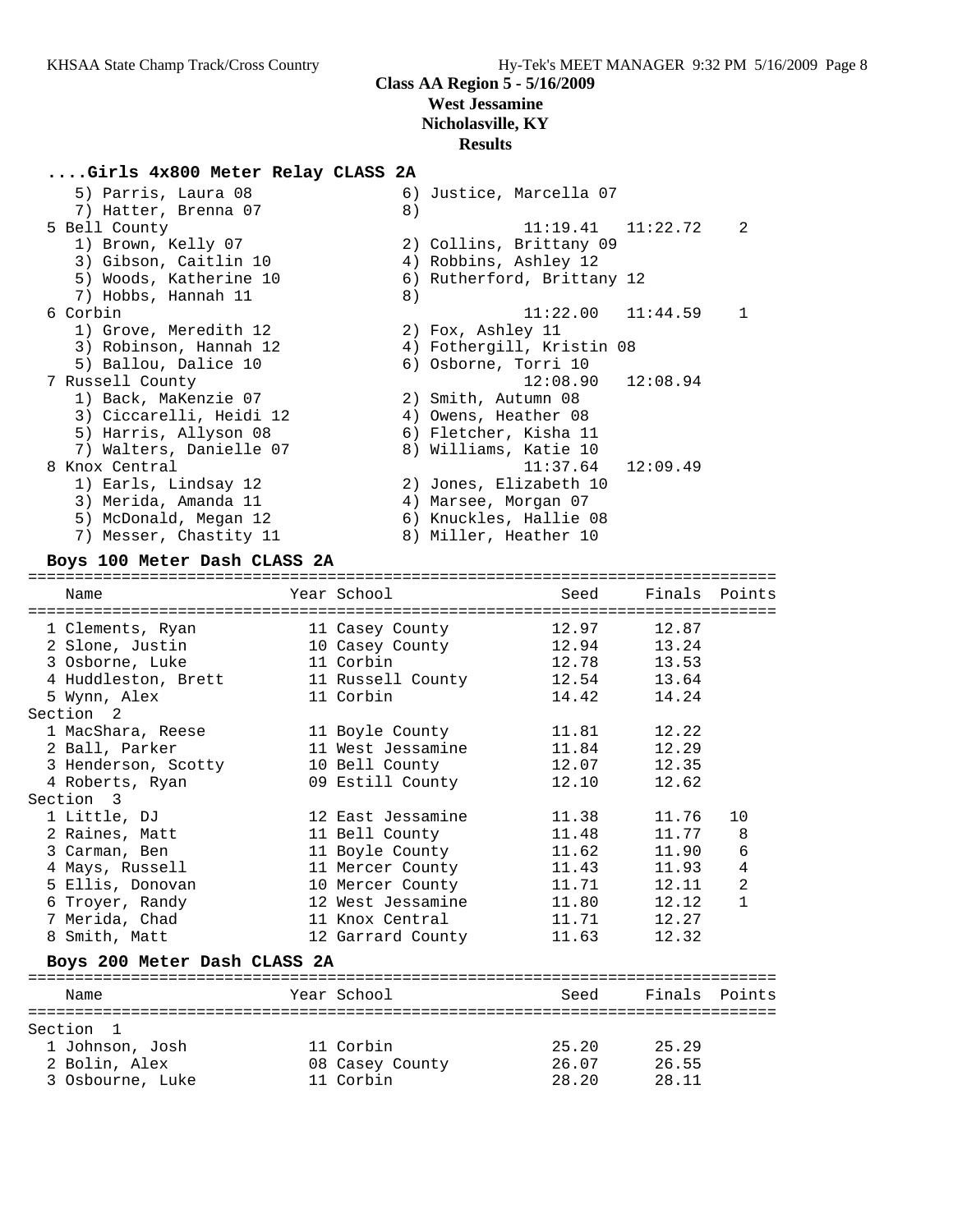#### **....Boys 200 Meter Dash CLASS 2A**

| 4 Thomason, Michael                   | 12 Rockcastle County | 27.54   | 28.16         |                |
|---------------------------------------|----------------------|---------|---------------|----------------|
| 5 Torres, Ryan                        | 11 Mercer County     | 27.88   | 29.76         |                |
| Section<br>$\overline{\phantom{0}}^2$ |                      |         |               |                |
| 1 Schwertle, Andre                    | 11 Rockcastle County | 24.84   | 25.32         |                |
| 2 Henderson, Scotty                   | 10 Bell County       | 24.48   | 25.36         |                |
| 3 Pierce, Aaron                       | 11 Russell County    | 24.54   | 25.45         |                |
| 4 Glasscock, Hunter                   | 11 Boyle County      | 24.90   | 25.48         |                |
| 5 Moberly, Ryan                       | 11 West Jessamine    | 25.14   | 25.97         |                |
| 6 Curry, Kevin                        | 12 Garrard County    | 25.00   | 26.67         |                |
| Section 3                             |                      |         |               |                |
| 1 Carman, Ben                         | 11 Boyle County      | 22.93   | J23.36        | 8              |
| 1 Little, DJ                          | 12 East Jessamine    | 23.10   | 23.36         | 10             |
| 3 Kenney, Matt                        | 10 Madison Southern  | 23.48   | 23.68         | 6              |
| 4 Ellis, Donovan                      | 10 Mercer County     | 23.13   | 24.00         | 4              |
| 5 Meece, Landon                       | 12 Russell County    | 23.93   | 24.09         | 2              |
| 6 Lee, Joe                            | 10 Casey County      | 24.21   | 24.68         | $\mathbf{1}$   |
| 7 Raines, Matt                        | 11 Bell County       | 23.23   | 24.80         |                |
| 8 Ball, Parker                        | 11 West Jessamine    | 24.28   | 25.34         |                |
| Boys 400 Meter Dash CLASS 2A          |                      |         |               |                |
|                                       |                      |         |               |                |
| Name                                  | Year School          | Seed    | Finals Points |                |
|                                       |                      |         |               |                |
| Section 1                             |                      |         |               |                |
| 1 Hatmaker, Nekoda                    | 09 Bell County       | 1:02.65 | 1:00.38       |                |
| 2 Moore, Jonathan                     | 12 Mercer County     |         | 1:01.16       |                |
| 3 Howard, Wesley                      | 07 Casey County      | 1:03.70 | 1:01.79       |                |
| Section <sub>2</sub>                  |                      |         |               |                |
| 1 Craven, Tom                         | 11 West Jessamine    | 55.64   | 54.07         | 2              |
| 2 Martin, Josh                        | 11 Madison Southern  | 55.81   | 55.63         |                |
| 3 Rudd, Zach                          | 10 Boyle County      | 55.87   | 56.69         |                |
| 4 Ortiz, Daniel                       | 10 Russell County    | 56.23   | 56.72         |                |
| 5 Piatt, Sean                         | 11 West Jessamine    | 57.78   | 56.74         |                |
| 6 Botner, Drew                        | 12 Corbin            | 56.26   | 57.54         |                |
| 7 Ledford, Ethan                      | 12 Knox Central      | 55.70   | 57.78         |                |
| 8 Daniels, Chad                       | 11 Knox Central      | 57.37   | 58.50         |                |
| Section 3                             |                      |         |               |                |
| 1 Carman, Ben                         | 11 Boyle County      | 52.63   | 51.64         | 10             |
| 2 Burrus, Isaiah                      | 09 Mercer County     | 52.78   | 52.16         | 8              |
| 3 Hansen, Coltin                      | 12 Corbin            | 52.15   | 52.26         | 6              |
| 4 Lee, Joe                            | 10 Casey County      | 53.54   | 53.91         | $\overline{4}$ |
| 5 Pierce, Aaron                       | 11 Russell County    | 54.74   | 54.78         | $\overline{1}$ |
| 6 Bates, Greg                         | 11 East Jessamine    | 54.00   | 55.51         |                |
| 7 Curry, Kevin                        | 12 Garrard County    | 54.85   | 55.54         |                |
| 8 Henderson, Scotty                   | 10 Bell County       | 54.89   | 56.24         |                |
|                                       |                      |         |               |                |
| Boys 800 Meter Run CLASS 2A           |                      |         |               |                |
| Name                                  | Year School          | Seed    | Finals Points |                |
|                                       |                      |         |               |                |
| Section<br>- 1                        |                      |         |               |                |
| 1 Stratford, Will                     | 12 West Jessamine    | 1:58.22 | 2:03.77       | 10             |
| 2 Hendricks, Blake                    | 11 Boyle County      | 2:11.00 | 2:08.29       | 8              |
| 3 Poynter, Justin                     | 10 Rockcastle County | 2:11.77 | 2:08.98       | 6              |
|                                       |                      |         |               |                |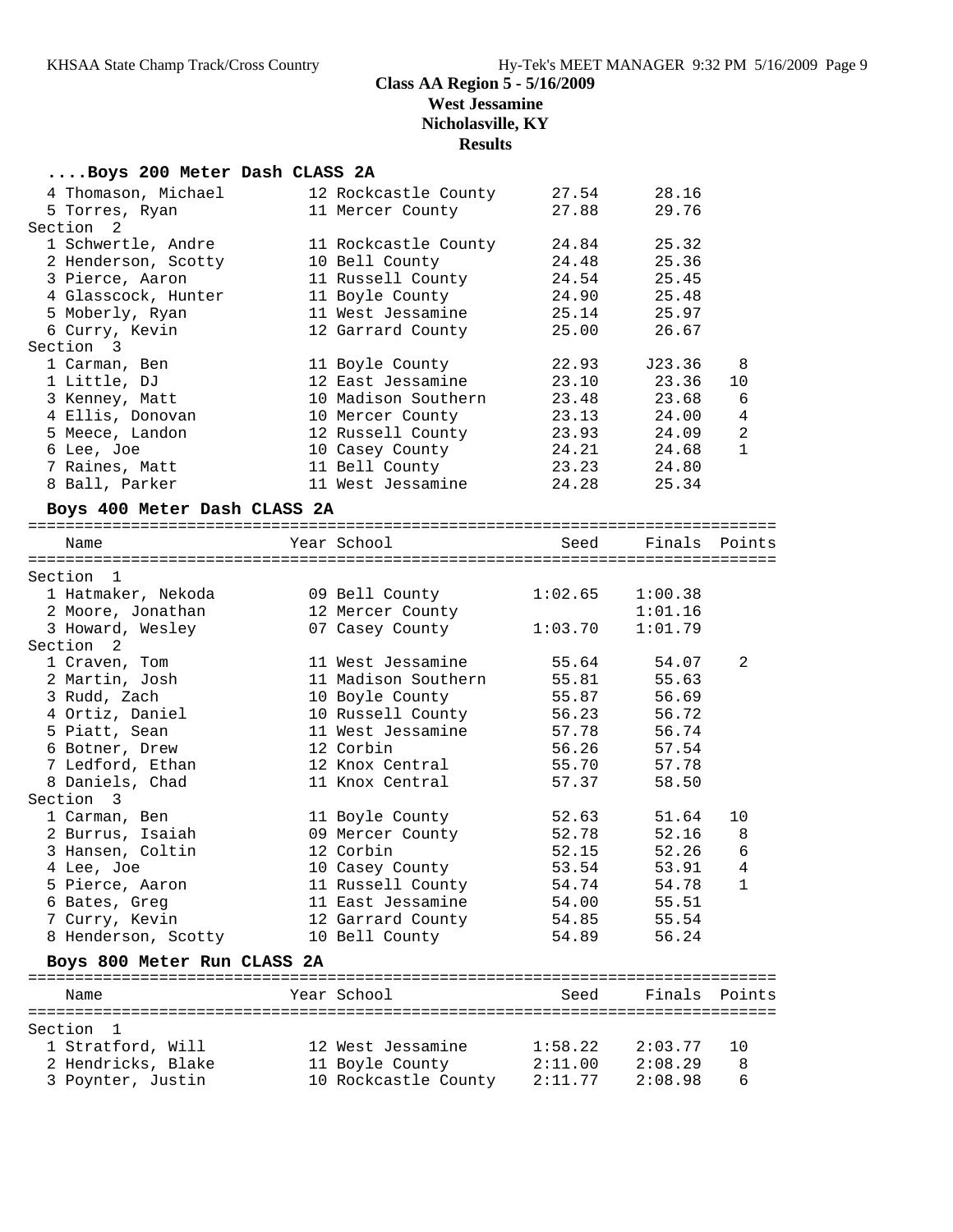#### **....Boys 800 Meter Run CLASS 2A**

| 4 Troyer, Brian      | 12 West Jessamine    | 2:06.49 | 2:09.22 | $\overline{4}$ |
|----------------------|----------------------|---------|---------|----------------|
| 5 Hansen, Coltin     | 12 Corbin            | 2:04.80 | 2:14.37 | 2              |
| 6 Mize, Logan        | 09 Estill County     | 2:24.00 | 2:15.55 | $\mathbf 1$    |
| 7 Fuller, Chris      | 09 Mercer County     | 2:18.00 | 2:15.80 |                |
| 8 Walker, Zak        | 11 Knox Central      | 2:14.00 | 2:15.81 |                |
| 9 Smith, Anthony     | 08 Mercer County     | 2:19.91 | 2:17.94 |                |
| 10 Ellis, Baker      | 11 Boyle County      | 2:13.00 | 2:17.98 |                |
| 11 Alcorn, Charles   | 10 Rockcastle County | 2:20.10 | 2:20.30 |                |
| 12 Kreager, Ben      | 11 East Jessamine    | 2:32.00 | 2:21.25 |                |
| 13 Richardson, Shawn | 11 Estill County     | 2:26.02 | 2:23.22 |                |
| 14 Robertson, Trevor | 07 Russell County    | 2:20.60 | 2:24.11 |                |
| 15 Lowder, John      | 10 Corbin            | 2:18.25 | 2:25.68 |                |
| 16 Smith, Brad       | 11 Knox Central      | 2:24.80 | 2:28.21 |                |
| 17 Saylor, Anthony   | 11 Bell County       | 2:26.30 | 2:31.64 |                |
| 18 Garn, Anthony     | 11 Garrard County    | 2:33.96 | 2:33.31 |                |
| 19 Montville, Robert | 11 Russell County    | 2:26.70 | 2:35.87 |                |
| 20 King, Bradley     | 10 Casey County      | 2:36.15 | 2:37.59 |                |
| 21 Noe, Josh         | 10 Madison Southern  | 2:56.70 | 2:51.23 |                |
| 22 Ross, Tyler       | 11 Madison Southern  | 2:43.80 | 3:01.06 |                |

#### **Boys 1600 Meter Run CLASS 2A**

| Name                         | Year School<br>============================== | Seed     | Finals Points |                |
|------------------------------|-----------------------------------------------|----------|---------------|----------------|
| 1 Stratford, Will            | 12 West Jessamine                             | 4:23.44  | 4:38.30       | 10             |
| 2 Brown, James               | 09 Bell County                                | 4:44.77  | 4:41.80       | 8              |
| 3 Evans, Eric                | 10 Boyle County                               | 4:52.00  | 4:49.79       | 6              |
| 4 Hendricks, Blake           | 11 Boyle County                               | 4:49.00  | 4:58.58       | $\overline{4}$ |
| 5 Eberhard, Rutti            | 11 West Jessamine                             | 5:08.75  | 5:00.22       | $\overline{a}$ |
| 6 Poynter, Justin            | 10 Rockcastle County 4:57.03                  |          | 5:03.70       | $\mathbf{1}$   |
| 7 Robertson, Trevor          | 07 Russell County                             | 4:57.71  | 5:06.11       |                |
| 8 Weddle, Nolan              | 11 Casey County                               | 4:53.10  | 5:10.13       |                |
| 9 Ashlock, Dakota            | 08 Mercer County                              | 5:10.21  | 5:11.77       |                |
| 10 Collins, Cody             | 09 East Jessamine                             | 5:08.00  | 5:15.18       |                |
| 11 Sparks, John              | 10 Madison Southern 5:15.00                   |          | 5:18.52       |                |
| 12 Edwards, Devin            | 10 Knox Central                               | 5:16.77  | 5:33.00       |                |
| 13 Qualls, Bryant            | 08 Mercer County                              | 5:20.58  | 5:34.34       |                |
| 14 Tuttle, Josh              | 11 Knox Central                               | 5:13.00  | 5:44.85       |                |
| 15 Saylor, Anthony           | 11 Bell County                                | 5:43.10  | 5:55.77       |                |
| 16 Lebanion, Jacob           | 11 Corbin                                     | 6:39.55  | 7:20.31       |                |
| 17 Sparks, Chad              | 09 Estill County                              | 8:04.00  | 7:47.46       |                |
| Boys 3200 Meter Run CLASS 2A |                                               |          |               |                |
| Name<br>:===============     | Year School                                   | Seed     | Finals        | Points         |
| 1 Brown, James               | 09 Bell County                                | 10:17.60 | 10:05.15      | 10             |
| 2 Brewster, Jarred           | 12 West Jessamine                             | 9:57.51  | 10:09.35      | 8              |
| 3 Evans, Eric                | 10 Boyle County                               | 10:46.00 | 10:53.33      | 6              |
| 4 Christensen, Ryan          | 11 Madison Southern                           | 11:01.64 | 11:23.41      | $\overline{4}$ |
| 5 Jameson, Taylor            | 08 Boyle County                               | 11:34.00 | 11:29.34      | $\overline{2}$ |
| 6 Walker, Jeff               | 11 West Jessamine                             | 11:31.74 | 11:41.13      | $\mathbf{1}$   |
| 7 Rose, Chase                | 11 Knox Central                               | 11:29.00 | 11:54.15      |                |

8 Tyler, Dean 07 Mercer County 11:44.10 11:56.66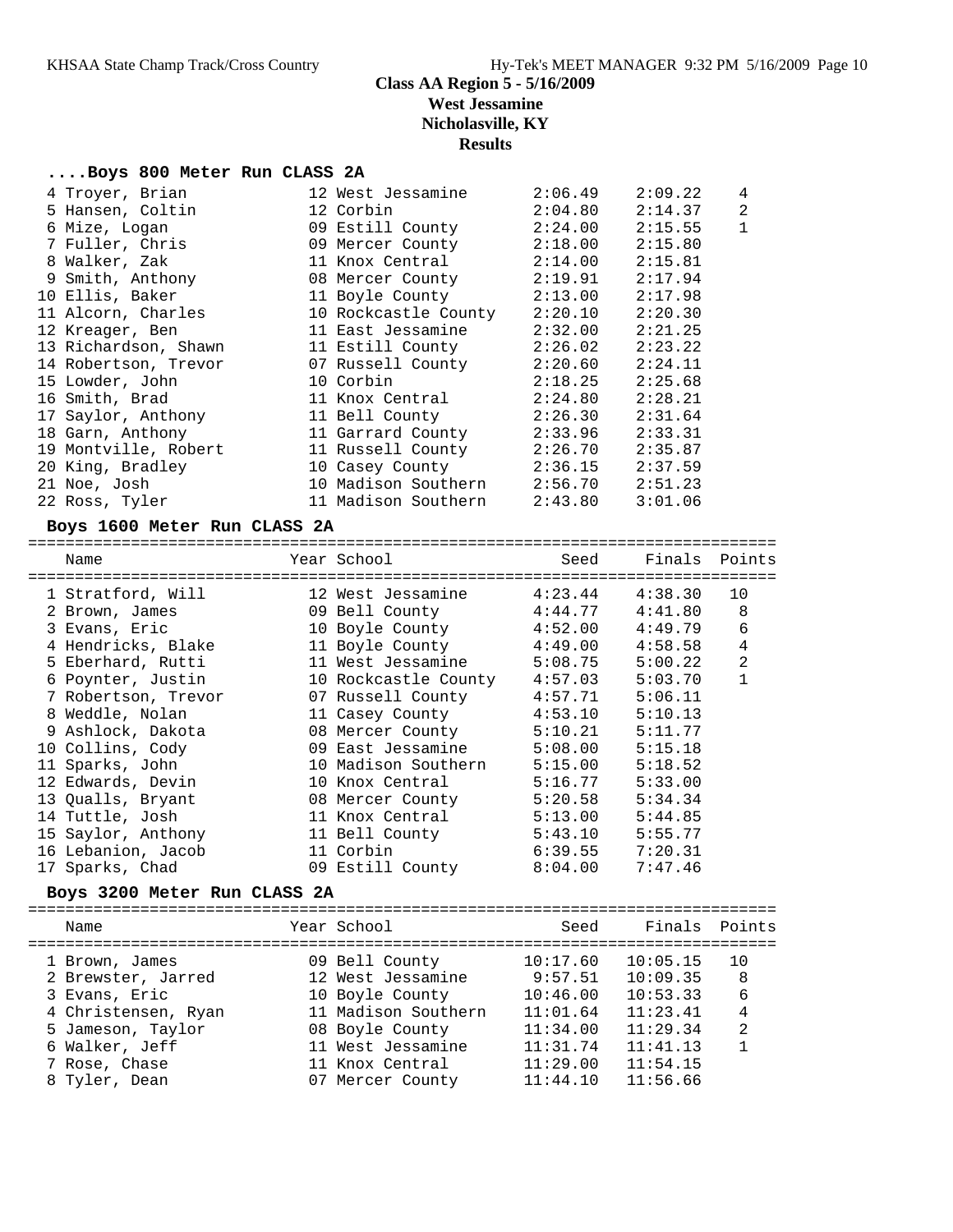#### **....Boys 3200 Meter Run CLASS 2A**

| 9 Grecco, Cole                  | 07 Garrard County   | 11:43.02 | 12:00.60      |                |
|---------------------------------|---------------------|----------|---------------|----------------|
| 10 Mangum, Joe                  | 12 Mercer County    | 12:01.45 | 12:12.72      |                |
| 11 Robertson, Trevor            | 07 Russell County   | 11:18.30 | 12:17.63      |                |
| 12 Logan, Patrick               | 09 Knox Central     | 13:07.70 | 12:38.32      |                |
| 13 Smiddy, Odie                 | 12 Corbin           | 12:32.25 | 13:45.82      |                |
| 14 Manning, Andrew              | 10 Corbin           | 14:17.45 | 14:31.41      |                |
| Boys 110 Meter Hurdles CLASS 2A |                     |          |               |                |
|                                 |                     |          |               |                |
| Name                            | Year School         | Seed     | Finals        | Points         |
| 1 Raispis, Ed                   | 11 Boyle County     | 22.10    | 19.80         |                |
| 2 Meza, Joesph                  | 11 Russell County   | 22.04    | 21.42         |                |
| Section <sub>2</sub>            |                     |          |               |                |
| 1 Kendrick, Sean                | 10 Garrard County   | 19.36    | 19.27         |                |
| 2 Meece, Jamison                | 10 Russell County   | 19.56    | 19.28         |                |
| 3 Dunaway, Daniel               | 11 Garrard County   | 19.40    | 19.39         |                |
| 4 Smith, David                  | 09 West Jessamine   | 20.53    | 19.93         |                |
| Section 3                       |                     |          |               |                |
| 1 Crist, Heath                  | 12 West Jessamine   | 15.81    | 16.12         | 10             |
| 2 Castello, Lee                 | 11 Knox Central     | 17.32    | 16.76         | 8              |
| 3 Cochran, Casey                | 11 Casey County     | 16.97    | 16.80         | 6              |
| 4 Saylor, Cody                  | 12 Bell County      | 17.44    | 17.39         | $\overline{4}$ |
| 5 Barsotti, Philip              | 11 Boyle County     | 17.19    | 17.41         | $\overline{2}$ |
| 6 Ellison, Jordan               | 10 Casey County     | 17.61    | 18.02         | $\mathbf{1}$   |
| 7 Callebs, Adam                 | 10 Knox Central     | 17.17    | 18.22         |                |
| 8 Thomas, Antoine               | 11 Madison Southern | 17.70    | 22.04         |                |
| Boys 300 Meter Hurdles CLASS 2A |                     |          |               |                |
| Name                            | Year School         | Seed     | Finals Points |                |
|                                 |                     |          |               |                |
| Section 1                       |                     |          |               |                |
| 1 Evan, Jackson                 | 11 Russell County   | 47.64    | 46.99         |                |
| 2 Angel, Gabriel                | 12 Garrard County   | 46.87    | 47.09         |                |
| 3 Davidson, Daniel              | 12 Knox Central     | 47.54    | 47.39         |                |
| 4 Dunaway, Daniel               | 11 Garrard County   | 48.68    | 48.78         |                |
| 5 Meza, Joesph                  | 11 Russell County   | 49.06    | 49.95         |                |
| 6 McDaniel, Caleb               | 10 West Jessamine   | 49.61    | 51.21         |                |
| 7 Weddle, Kyle                  | 10 Casey County     | 51.13    | 51.55         |                |
| 8 Tritt, Scott                  | 11 Knox Central     | 52.65    | 52.22         |                |
| Section<br>2                    |                     |          |               |                |
| 1 Crist, Heath                  | 12 West Jessamine   | 41.83    | 42.78         | 10             |
| 2 Barsotti, Philip              | 11 Boyle County     | 43.20    | 43.22         | 8              |
| 3 Cochran, Casey                | 11 Casey County     | 42.99    | 43.32         | 6              |
| 4 Sims, Jacob                   | 11 Boyle County     | 43.90    | 45.61         | $\overline{4}$ |
| 5 Thomas, Antoine               | 11 Madison Southern | 45.70    | 45.95         | $\overline{c}$ |
| 6 Saylor, Cody                  | 12 Bell County      | 44.84    | 46.26         | 1              |
| 7 Freeman, Cody                 | 11 Bell County      | 46.24    | 48.22         |                |
| 8 Miller, Aaron                 | 09 Mercer County    | 46.64    | 48.81         |                |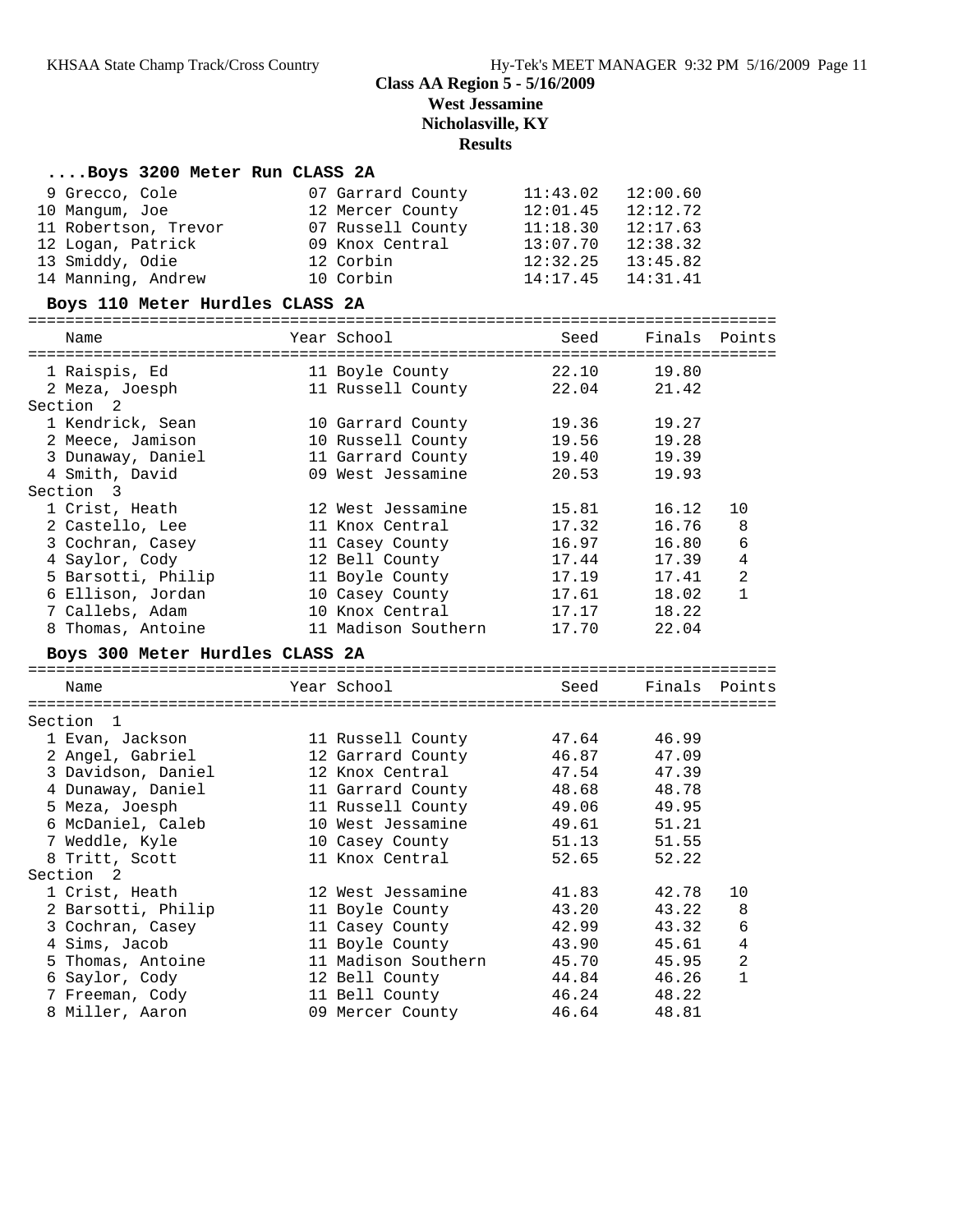## **Class AA Region 5 - 5/16/2009 West Jessamine**

**Nicholasville, KY**

**Results**

# **Boys 4x100 Meter Relay CLASS 2A**

| School                   | Seed                    | Finals Points |                      |
|--------------------------|-------------------------|---------------|----------------------|
| Section 1                |                         |               |                      |
| 1 Rockcastle County      | 50.34                   | 48.65         | 1                    |
| 1) Baker, Corey 10       | 2) Schwertle, Andre 11  |               |                      |
| 3) Todd, Jamie 11        | 4) Bullens, Matt 11     |               |                      |
| 5) Thomason, Michael 12  | 6) Alcorn, Charles 10   |               |                      |
| 7) Bishop, Dustin 11     | 8) Poynter, Justin 10   |               |                      |
| 2 Estill County          | 49.96                   | 49.05         |                      |
| 1) Roberts, Ryan 09      | 2) Siahkoohi, Damir 10  |               |                      |
| 3) Mize, Logan 09        | 4) Richardson, Shawn 11 |               |                      |
| 5) Richardson, Tyler 10  | 6) Cole, Tyler 10       |               |                      |
| 3 Russell County         | 48.45                   | 49.31         |                      |
| 1) Huddleston, Brett 11  | 2) Meece, Jamison 10    |               |                      |
| 3) Evan, Jackson 11      | 4) Meece, Landon 12     |               |                      |
| 5) Hudson, Kent 12       | 6) Wheat, Nickota 11    |               |                      |
| 7) Ortiz, Daniel 10      | 8) Ellis, Patrick 11    |               |                      |
| 4 Bell County            | 49.96                   | 49.84         |                      |
| 1) Hatmaker, Nekoda 09   | 2) Freeman, Cody 11     |               |                      |
| 3) Blackburn, Casey 11   | 4) Madon, Ben 10        |               |                      |
| 5) Brown, Josh 10        | 6) Raines, Matt 11      |               |                      |
| 7) Henderson, Scotty 10  | 8) Lowe, Keith 11       |               |                      |
| Section 2                |                         |               |                      |
| 1 Mercer County          | 45.76                   | 45.31         | 10                   |
| 1) Mays, Russell 11      | 2) Burrus, Isaiah 09    |               |                      |
| 3) Dunn, Tre 11          | 4) Ellis, Donovan 10    |               |                      |
| 5) Abner, Jacob 10       | 6) Fuller, Chris 09     |               |                      |
| 7) Jones, Kameron 12     | 8) Torres, Ryan 11      |               |                      |
| 2 Knox Central           | 46.15                   | 45.46         | 8                    |
| 1) Phillips, Greg 12     | 2) Merida, Chad 11      |               |                      |
| 3) Canady, Jeff 08       | 4) Carnes, Dexter 12    |               |                      |
| 5) Barger, Jonathan 09   | 6)                      |               |                      |
| 3 West Jessamine         | 46.65                   | 45.81         | 6                    |
| 1) Ball, Parker 11       | 2) Craven, Tom 11       |               |                      |
| 3) Moberly, Ryan 11      | 4) Troyer, Randy 12     |               |                      |
| 5) Darby, Ethan 10       | 6) Monell, Issac 12     |               |                      |
| 7) Rehner, Jonathan 12   | 8) Piatt, Sean 11       |               |                      |
| 4 East Jessamine         | 46.70                   | 46.01         | 4                    |
| 1) Bates, Greg 11        | 2) Johnson, Cameron 09  |               |                      |
| 3) Prewitt, David 09     | 4) Little, DJ 12        |               |                      |
| 5 Boyle County           | 47.44                   | 47.43         | 2                    |
| 1) Henderson, Drew 09    | 2) Henderson, Josh 11   |               |                      |
| 3) Glasscock, Hunter 11  | 4) MacShara, Reese 11   |               |                      |
| 5) Sims, Jacob 11        | 6) Dawson, Lamar 10     |               |                      |
| 7) Schuhmann, Matthew 12 | 8) Terry, Josh 10       |               |                      |
| 6 Corbin                 | 47.45                   | 50.54         |                      |
| 1) Botner, Drew 12       | 2) Osborne, Luke 11     |               |                      |
| 3) Barton, Anthony 12    | 4) Johnson, Josh 11     |               |                      |
| 5) McPheron, Jake 12     | 6) Childers, Derrick 11 |               |                      |
| 7) Wynn, Alex 11         | 8) Craig, Kris 12       |               |                      |
| -- Casey County          | 46.49                   | DQ            | unsportsmanlike cond |
| 1) Clements, Ryan 11     | $2)$ Lee, Joe 10        |               |                      |
| 3) Long, Darren 12       | 4) Cochran, Casey 11    |               |                      |
| 5) Slone, Justin 10      | 6) Smith, Micah 08      |               |                      |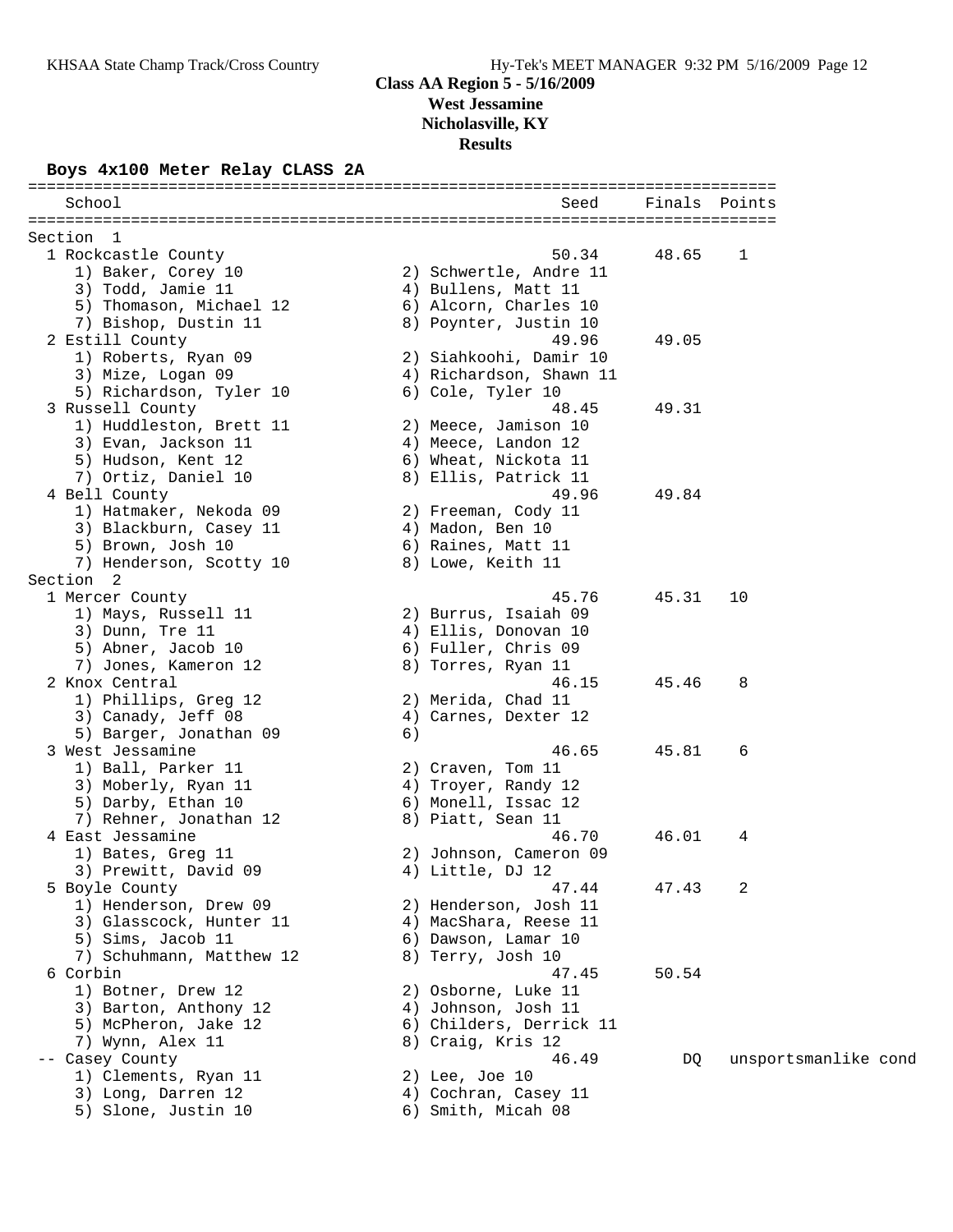**....Boys 4x100 Meter Relay CLASS 2A** 7) Weddle, Nolan 11 8) Bolin, Alex 08 **Boys 4x200 Meter Relay CLASS 2A** ================================================================================ School Seed Finals Points ================================================================================ Section 1 1 Corbin 1:42.00 1:38.83 1) Botner, Drew 12 2) Childers, Derrick 11 3) McPheron, Jake 12 (4) Johnson, Josh 11 5) Osborne, Luke 11 (6) Wynn, Alex 11 7) O'Kuma, Saxon 10 8) Barton, Anthony 12 2 Rockcastle County 1:46.58 1:42.71 1) Todd, Jamie 11 2) Schwertle, Andre 11 3) Bullens, Matt 11 4) Alcorn, Charles 10 5) Thomason, Michael 12 6) Baker, Corey 10 7) Bishop, Dustin 11 8) Poynter, Justin 10 3 Bell County 1:42.42 1:43.14 1) Freeman, Cody 11 2) Blackburn, Casey 11 3) Hatmaker, Nekoda 09 (4) Madon, Ben 10 5) Henderson, Scotty 10 (6) Raines, Matt 11 7) Brown, Josh 10 8) Lowe, Keith 11 3 Estill County 1:42.00 1:43.14 1) Roberts, Ryan 09 2) Siahkoohi, Damir 10 3) Mize, Logan 09 4) Richardson, Shawn 11 5) Richardson, Tyler 10  $\qquad \qquad$  6) Cole, Tyler 10 5 Casey County 1:41.98 1:45.87 1) Bolin, Alex 08 2) Clements, Ryan 11 3) Slone, Justin 10 (4) Scott, Austin 08 5) Smith, Micah 08 6) Roy, Cody 10 Section 2<br>1 Mercer County 1 Mercer County 1:33.18 1:33.40 10 1) Mays, Russell 11 2) Burrus, Isaiah 09 3) Dunn, Tre 11 (2008) 4) Ellis, Donovan 10 5) Abner, Jacob 10 6) Fuller, Chris 09 7) Jones, Kameron 12  $\hphantom{\text{2}}$  8) Torres, Ryan 11 2 West Jessamine 1:35.87 1:35.21 8 1) Ball, Parker 11 2) Craven, Tom 11 3) Henry, Chris 12 4) Troyer, Randy 12 5) Troyer, Brian 12 6) Rehner, Jonathan 12 7) Moberly, Ryan 11 8) Crist, Heath 12 3 Knox Central 1:37.45 1:37.20 6 1) Merida, Chad 11 2) Carnes, Dexter 12 3) Castello, Lee 11 (4) Canady, Jeff 08 5) Barger, Jonathan 09 (6) 4 Russell County 1:39.94 1:38.10 4 1) Meece, Landon 12 2) Ortiz, Daniel 10 3) Meece, Jamison 10 4) Pierce, Aaron 11 5) Huddleston, Brett 11 (6) Evan, Jackson 11 7) Carnes, Chase 12 (8) Bllis, Patrick 11 5 Boyle County 1:39.00 1:38.78 2 1) Givhan, Connor 11 2) Henderson, Josh 11 3) Glasscock, Hunter 11 4) MacShara, Reese 11 5) Dawson, Lamar 10 (6) Sims, Jacob 11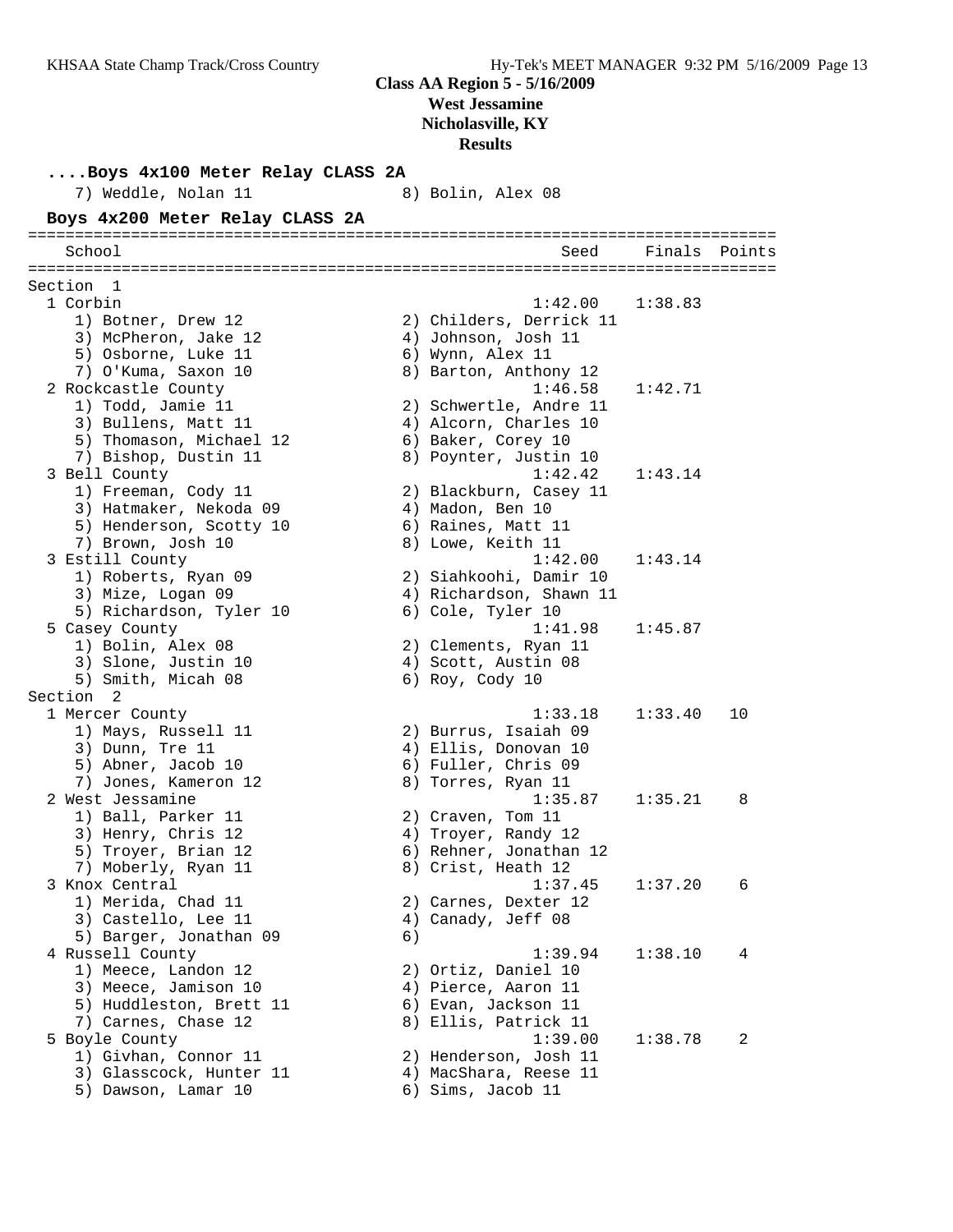### **....Boys 4x200 Meter Relay CLASS 2A**

| 7) Terry, Josh 10<br>6 Madison Southern<br>1) Johnson, Devon 10<br>3) Martin, Josh 11<br>5) Thomas, Antoine 11           |    | 8) Henderson, Drew 09<br>1:40.10<br>2) Kenney, Matt 10<br>4) Rogers, Alex 11<br>6) Curtis, John 11      | 1:38.79 | 1      |                    |  |
|--------------------------------------------------------------------------------------------------------------------------|----|---------------------------------------------------------------------------------------------------------|---------|--------|--------------------|--|
| 7) Sparks, John 10<br>-- East Jessamine<br>1) Bates, Greg 11<br>3) Prewitt, David 09                                     | 8) | 1:38.50<br>2) Johnson, Cameron 09<br>4) Little, DJ 12                                                   | DQ.     |        | zone violation 2-3 |  |
| Boys 4x400 Meter Relay CLASS 2A                                                                                          |    |                                                                                                         |         |        |                    |  |
| School                                                                                                                   |    | Seed                                                                                                    | Finals  | Points |                    |  |
| Section 1                                                                                                                |    |                                                                                                         |         |        |                    |  |
| 1 Russell County<br>1) Wheat, Nickota 11<br>3) Ortiz, Daniel 10<br>5) Pierce, Aaron 11<br>7) Meece, Landon 12            |    | 3:54.86<br>2) Meza, Joesph 11<br>4) Evan, Jackson 11<br>6) Ellis, Bryon 12<br>8) Montville, Robert 11   | 3:57.05 |        |                    |  |
| 2 Bell County<br>1) Saylor, Cody 12<br>3) Henderson, Scotty 10<br>5) Raines, Matt 11<br>7) Hatmaker, Nekoda 09           |    | 4:06.30<br>2) Saylor, Anthony 11<br>4) Brown, James 09<br>6) Madon, Ben 10<br>8) Freeman, Cody 11       | 3:58.39 |        |                    |  |
| 3 Garrard County<br>1) Kendrick, Sean 10<br>3) Dunaway, Daniel 11<br>5) Angel, Gabriel 12                                |    | 4:08.34<br>2) Curry, Kevin 12<br>4) Girdler, Kent 09<br>6) Marion, Chris 12                             | 4:18.66 |        |                    |  |
| -- Estill County<br>1) Roberts, Ryan 09<br>3) Mize, Logan 09<br>5) Richardson, Tyler 10                                  |    | 4:00.10<br>2) Siahkoohi, Damir 10<br>4) Richardson, Shawn 11<br>6) Cole, Tyler 10                       | DQ      |        | FALSE START        |  |
| Section<br>2<br>1 West Jessamine<br>1) Crist, Heath 12<br>3) Henry, Chris 12<br>5) Craven, Tom 11<br>7) Moberly, Ryan 11 |    | 3:40.08<br>2) Eberhard, Rutti 11<br>4) Troyer, Brian 12<br>6) Piatt, Sean 11<br>8) Stratford, Will 12   | 3:34.81 | 10     |                    |  |
| 2 Casey County<br>1) Cochran, Casey 11<br>3) Long, Darren 12<br>5) Clements, Ryan 11<br>7) Scott, Austin 08              | 8) | 3:38.60<br>2) Lee, Joe 10<br>4) Weddle, Nolan 11<br>6) Ellison, Jordan 10                               | 3:36.34 | 8      |                    |  |
| 3 Mercer County<br>1) Mays, Russell 11<br>3) Dunn, Tre 11<br>5) Abner, Jacob 10<br>7) Smith, Anthony 08                  |    | 3:42.23<br>2) Burrus, Isaiah 09<br>4) Fuller, Chris 09<br>6) Ellis, Donovan 10<br>8) Moore, Jonathan 12 | 3:39.80 | 6      |                    |  |
| 4 Boyle County<br>1) Barsotti, Philip 11<br>3) Sims, Jacob 11<br>5) Ellis, Baker 11<br>7) Givhan, Connor 11              |    | 3:43.00<br>2) Edelen, Daniel 11<br>4) Rudd, Zach 10<br>6) Henderson, Josh 11<br>8) Hendricks, Blake 11  | 3:43.38 | 4      |                    |  |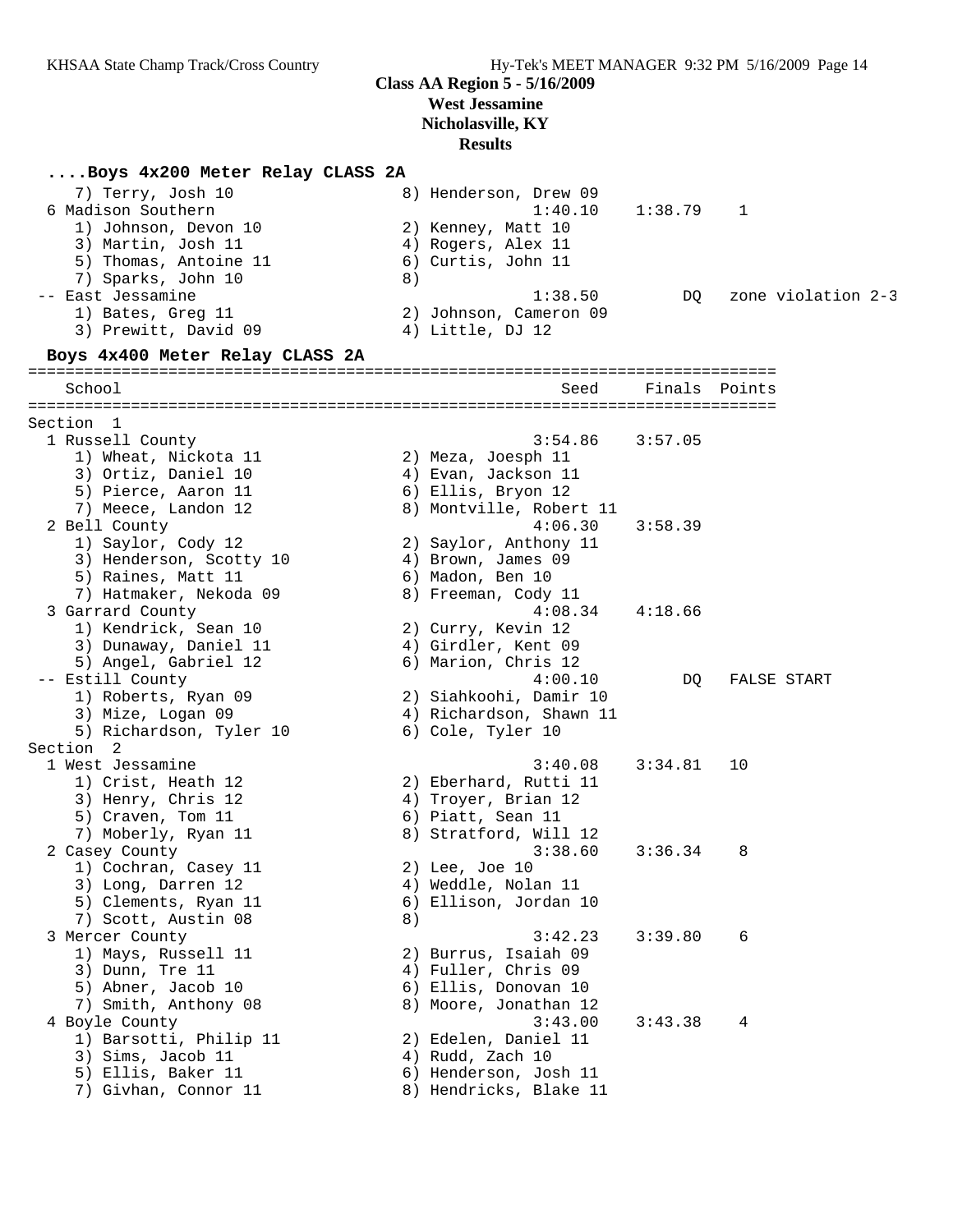#### **....Boys 4x400 Meter Relay CLASS 2A**

| 5 Corbin                | 3:41.19                 | 3:44.55 | 2 |
|-------------------------|-------------------------|---------|---|
| 1) Childers, Derrick 11 | 2) Botner, Drew 12      |         |   |
| 3) McPheron, Jake 12    | 4) Hansen, Coltin 12    |         |   |
| 5) Lowder, John 10      | 6) Osborne, Luke 11     |         |   |
| 7) Manning, Andrew 10   | 8) Farris, Ehren 10     |         |   |
| 6 Madison Southern      | 3:51.80                 | 3:44.56 | 1 |
| 1) Kenney, Matt 10      | 2) Martin, Josh 11      |         |   |
| 3) Rogers, Alex 11      | 4) Thomas, Antoine 11   |         |   |
| 5) Christensen, Ryan 11 | 6) Curtis, John 11      |         |   |
| 7) Ross, Tyler 11       | 8)                      |         |   |
| 7 Rockcastle County     | 3:50.00                 | 3:55.10 |   |
| 1) Todd, Jamie 11       | 2) Alcorn, Charles 10   |         |   |
| 3) Schwertle, Andre 11  | 4) Poynter, Justin 10   |         |   |
| 5) Bullens, Matt 11     | 6) Bishop, Dustin 11    |         |   |
| 7) Baker, Corey 10      | 8) Thomason, Michael 12 |         |   |
| 8 Knox Central          | $3:52.20$ $4:10.36$     |         |   |
| 1) Barger, Jonathan 09  | 2) Davidson, Daniel 12  |         |   |
| 3) Walker, Zak 11       | 4) Daniels, Chad 11     |         |   |
| 5) Ledford, Ethan 12    | 6)                      |         |   |

#### **Boys 4x800 Meter Relay CLASS 2A**

================================================================================ School Seed Finals Points ================================================================================ Section 1 1 West Jessamine 8:49.74 8:31.52 10 1) Troyer, Brian 12 2) Henry, Chris 12 3) Eberhard, Rutti 11 4) Brewster, Jarred 12 5) Stratford, Will 12 (6) Moberly, Ryan 11 7) Walker, Jeff 11 8) Durbin, Joseph 09 2 Corbin 8:44.12 8:51.54 8 1) McPheron, Jake 12 2) Lowder, John 10 3) Childers, Derrick 11 (4) Hansen, Coltin 12 5) Smiddy, Odie 12 6) Manning, Andrew 10 7) Farris, Ehren 10  $\qquad \qquad 8)$  Wynn, Alex 11 3 Knox Central 9:02.40 9:11.80 6 1) Walker, Zak 11 2) Tuttle, Josh 11 3) Edwards, Devin 10 (4) Rose, Chase 11 5) Smith, Brad 11 6) 4 Mercer County 9:43.81 9:27.31 4 1) Ashlock, Dakota 08 2) Fuller, Chris 09 3) Moore, Jonathan 12  $\hskip10mm$  4) Smith, Anthony 08 5) Crowell, Jacob 07 (6) Qualls, Bryant 08 7) Johnson, Jacob 10 8) Tyler, Dean 07 5 Bell County 9:30.21 9:27.36 2 1) Brown, James 09 2) Bruner, Jacob 09 3) Saylor, Anthony 11 4) Saylor, Cody 12 5) Madon, Ben 10 6) Henderson, Scotty 10 7) Freeman, Cody 11 8) Blackburn, Casey 11 6 Russell County 9:36.38 9:39.52 1 1) Wheat, Nickota 11 2) Montville, Robert 11 3) Ortiz, Daniel 10 4) Robertson, Trevor 07 5) Pierce, Aaron 11 6) Tackett, Derek 11 7) Meza, Joesph 11 8) Evan, Jackson 11